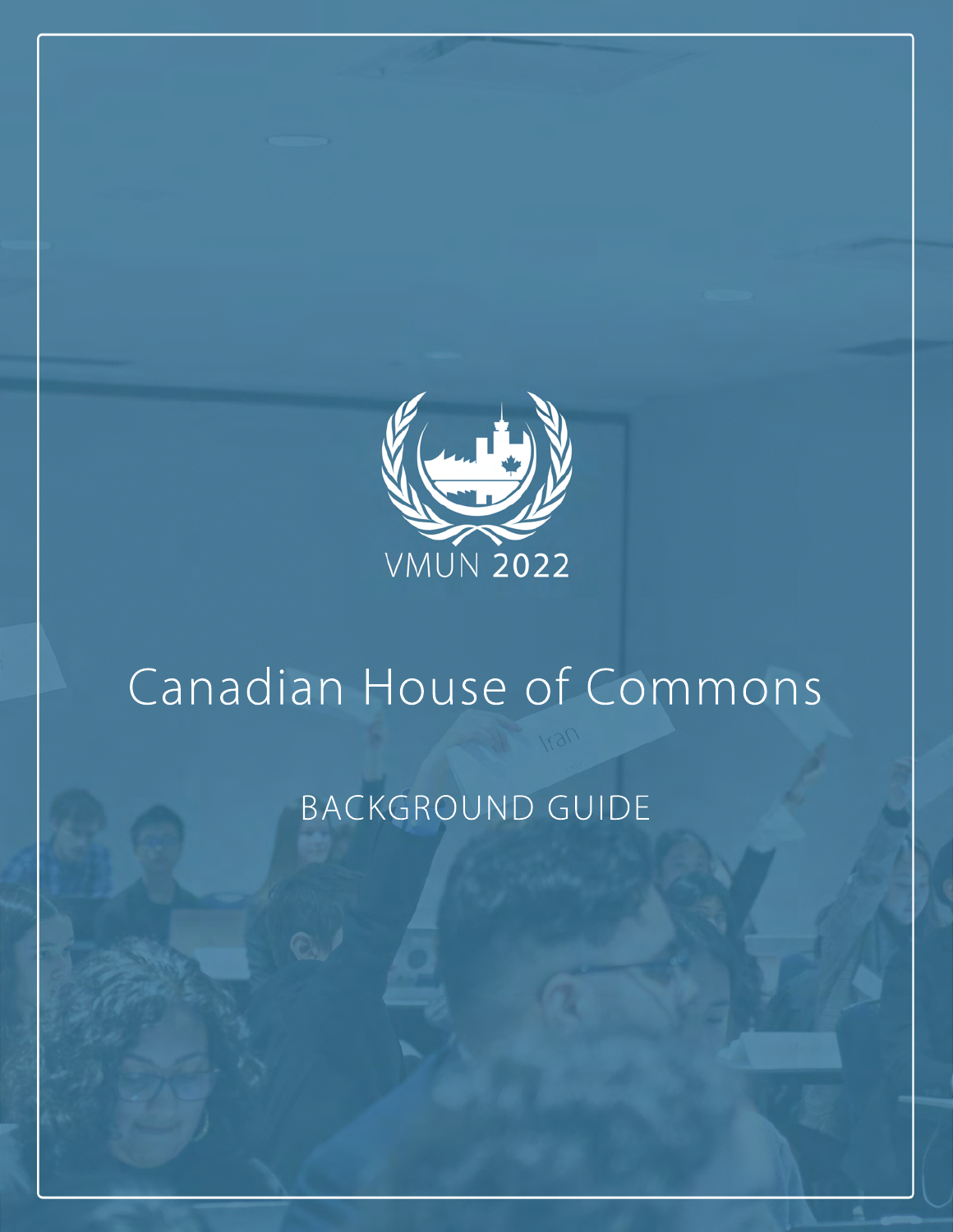

# VANCOUVER MODEL UNITED NATIONS

The Twenty-First Annual Session | February 4–6, 2022

Dear Members of Parliament,

Armaan Jaffer Secretary-General

 $\sim$ 

Andrew Liu Chief of Staff

Mia Tsao Director-General

Eric Li Director of Logistics

 $\sim$ 

Caitlin Adams USG General Assemblies

Joshua Dar Santos USG Specialized Agencies

> David Deng USG Operations

Emily Chen USG Conference

Daniel Aminbakhsh USG Finance



Richard Chen USG Delegate Affairs

Lauren Thomas USG Delegate Affairs

Sakura Gibson USG Design & Media Welcome to the Canadian House of Commons at VMUN 2022!

My name is Luke Montalbano, and it is my honour to be serving as your Speaker for this iteration of Vancouver Model United Nations. When I first started my own journey in Model United Nations, I started in this very committee. From the first intimidating speech and party caucus to where I am today, I have seen myself and others grow and improve through this activity. I am sure you will all undertake a similar journey of growth at VMUN as well.

The House of Commons is a committee unlike any other, fusing the polarization of party politics with the contentious issue of *Drug and Substances Reform*. From coast to coast to coast, each Member of Parliament will play a vital role in shaping how we, as the major Canadian legislative body, address this issue. Each member will have to bring in a unique viewpoint, representing not only their own party but also their constituents and portfolios. I am glad to be your Speaker for this iteration of VMUN, and I look forward to a weekend of fruitful and effective debate.

In order to uphold fruitful and productive committee sessions, it is expected of MPs to prepare and research thoroughly on both the topic at hand, as well as your own relevant stances before the conference. Please feel free to refer to the following resources in your preparation process: this **Background Guide**, the **Private Members' Resolution (PMR) Guide**, and the committee **Standing Orders**, all of which can be found on VMUN's website. The parliamentary procedures will be reviewed and clarified during the first committee session as well, so we encourage you not to feel intimidated by any unfamiliarity. In addition, we highly recommend that you immerse yourself in in-depth research leading up to the conference and assure you that the more you invest in this unique and rewarding experience, the more you will ultimately walk away with.

Should you have any questions, please feel free to reach out at *hoc@vmun.com*.

Sincerely,

Luke Montalbano HOC Speaker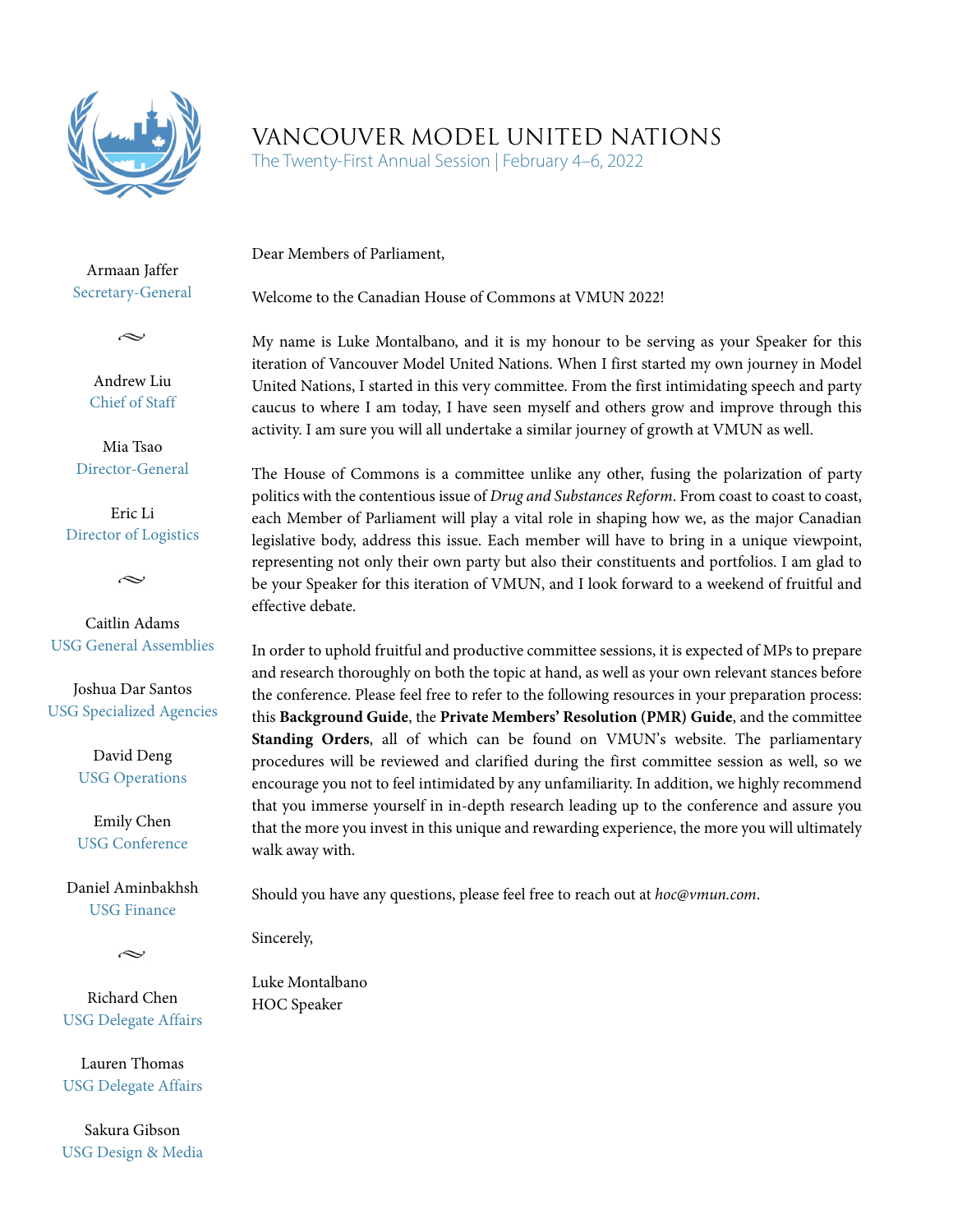| The Le Dain Commission and the Beginning of Opposition to Canadian Drug Laws |  |
|------------------------------------------------------------------------------|--|
|                                                                              |  |
|                                                                              |  |
|                                                                              |  |
|                                                                              |  |
|                                                                              |  |
|                                                                              |  |
|                                                                              |  |
|                                                                              |  |
|                                                                              |  |
|                                                                              |  |
|                                                                              |  |
|                                                                              |  |
|                                                                              |  |
|                                                                              |  |
|                                                                              |  |
|                                                                              |  |
|                                                                              |  |
|                                                                              |  |
|                                                                              |  |
|                                                                              |  |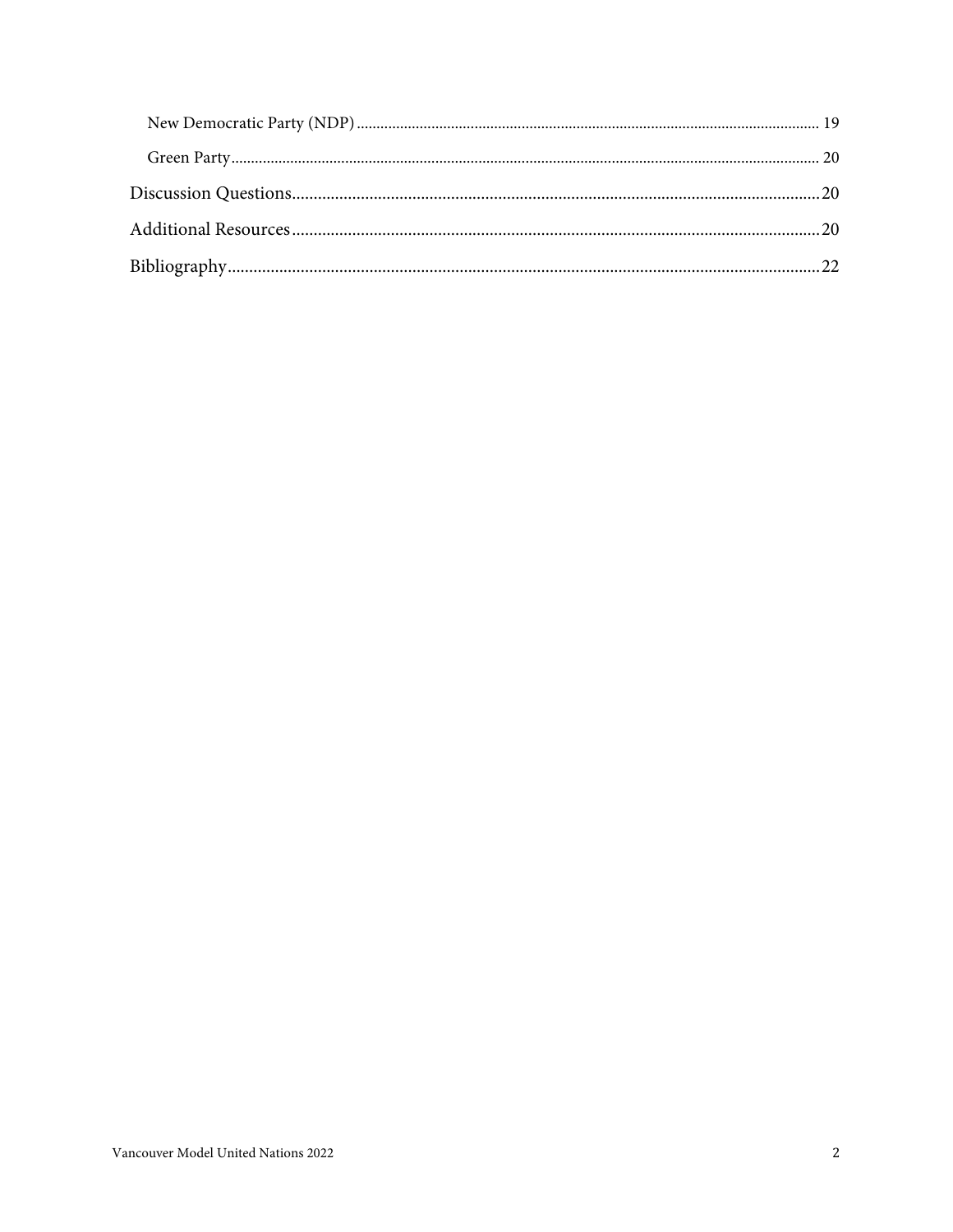# <span id="page-4-0"></span>Drug and Substances Reform

### <span id="page-4-1"></span>Overview

Despite drug and substance laws being relatively loose in the early years of Confederation, laws surrounding their sale, use, and simple possession have generally trended in a stricter direction after the beginning of the 20th century. In general, early legislation to regulate the use of drugs and substances were imposed to regulate opium, but soon expanded to cover most other drugs and substances by the mid-1960s, which even imposed harsh penalties for simple possession.

In spite of this, calls for the liberalization of Canadian drugs and substances policies in the past few decades have grown in strength and number.[1](#page-4-2) Social justice groups have called many of the current prohibitive laws on drugs racist and discriminatory, citing the anti-Asian, anti-Indigenous and anti-Black historical context of the time when Canadian drug laws were first proposed and implemented. For example, the Opioids Act, which influences the current governing Canadian drug acts, was passed solely on the basis of anti-Asian sentiment. In a 2017 report, The United Nations has also noted their concern with the racist history and implications of Canadian drug laws and deem that they are no longer suitable for the political and social climate of today.<sup>[2](#page-4-3)</sup>

Social issues are not the sole concern surrounding the reform of drug laws in Canada. Many critics of current Canadian drug laws note health as key factors behind their advocacy of reform. These critics often point to the greater risk of contracting blood transmitted diseases such as HIV/AIDS as well as tuberculosis and hepatitis. If certain drugs and substances are decriminalized, some argue that the rate at which these infectious diseases will spread will decrease significantly.<sup>[3](#page-4-4)</sup> This is mainly due to the fact that the sharing of drugs, especially through needles, will be less common due to greater government intervention. Proponents of decriminalization also claim that fewer drug users would be worried about consuming drugs at a federally or provincially subsidized site which, in turn, decreases the chance of overdose and the transmission of diseases. Furthermore, a Toronto municipal health report states that liberalizing Canadian drug laws will decrease youth addiction rates as well as mortality among all age groups.[4](#page-4-5) Critics also note that current drug laws have not decreased crime rates for possession or trafficking and that possession charges often disproportionately affect indigenous and black communities.

Critics of current Canadian drug laws also point to the thriving black market as another issue that legalization and/or decriminalization may be able to solve. Those who advocate for a more liberal drug policy argue that, by

<span id="page-4-2"></span><sup>&</sup>lt;sup>1</sup> Briar Stewart, "Ottawa urged to decriminalize simple drug possession as overdose deaths reach record highs," CBC, January 28, 2021, https://www.cbc.ca/news/canada/british-columbia/decriminalize-drug-possession-overdoses-1.5882360.

<span id="page-4-3"></span><sup>&</sup>lt;sup>2</sup> United Nations, "International Convention on the Elimination of All Forms of Racial Discrimination," United Nations, September 13, 2017,

https://docstore.ohchr.org/SelfServices/FilesHandler.ashx?enc=6QkG1d%2fPPRiCAqhKb7yhstz6Kqb8xvweVxiwIinyzEnrSQTaIm uyoLPtH1p%2b%2fBoA9aSpHnHOaSTR3D%2bGaG21xFo2B95JnqHNgalSwJoOiSGBGOUk6xxJIGD9T1UIJq2pb%2bLbXWwAt xJ%2fiP6NJCzvYQ%3d%3d.

<span id="page-4-5"></span><span id="page-4-4"></span><sup>&</sup>lt;sup>3</sup> Toronto Public Health, "Canada's Drug Laws and Strategies," Toronto Public Health, May 22, 2018, https://www.toronto.ca/wpcontent/uploads/2018/05/970c-Canadas-Drug-Laws-Strategies.pdf. <sup>4</sup> Ibid.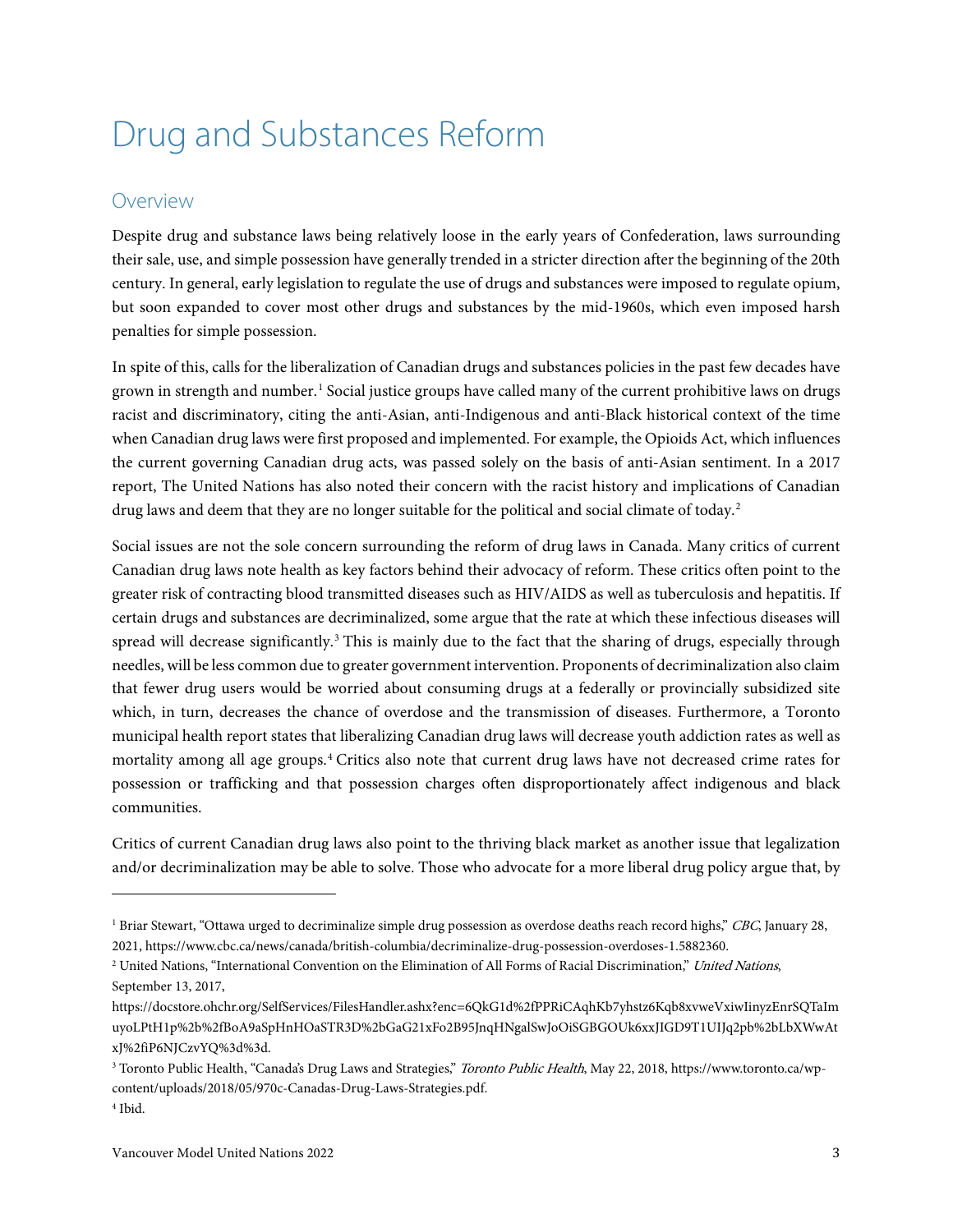decriminalizing drugs, the government is able to better regulate the production and exchange of substances and prevent overdoses from the lacing of such drugs—a key factor in the high death rate of the ongoing opioids epidemic nationwide.<sup>[5](#page-5-1)</sup> By decriminalizing drugs, these proponents argue that the government would be much better suited to approach the opioid crisis, as they would be able to monitor the production and sale of drugs and substances, and, in turn, reduce the black market influence in the drug trade. [6](#page-5-2) Despite this, opponents of liberalized drug policies point to the recent legalization of cannabis as a key example in which no significant change was seen in black market activity.

Furthermore, proponents of tough-on-crime approaches claim that by implementing mandatory minimum sentencing and by approaching substance abuse as a criminal issue, users will be disincentivized to consume substances. Additionally, this would allow for municipal, provincial, and federal police forces to quell the drug trade as offenders would be cut off from their source. Some proponents of this model claim that it is morally righteous for the government to intervene on the part of a user if they are putting their health, and the health of those around them, in danger. The Canadian government has instituted a general tough-on-crime policy in regards to drugs which has become more controversial in recent years, especially surrounding the social issues that many claim the Canadian drug laws are centred around.

With the legalization of cannabis, the first measures toward a liberalized drug policy have been taken. Additionally, with rising overdose rates across Canada, a rising rate of infection from HIV/AIDS in high-risk communities, and the growing black markets for drugs, municipalities have called for support in both medical supplies from and decriminalization by the federal government.

# <span id="page-5-0"></span>Timeline

1876 — The Indian Act of 1876 is implemented. The Act bans the possession of alcohol on Indigenous reserves a law not repealed until 1951.[7](#page-5-3)

1908 — The Opium Act of 1908 is implemented, the first instance of drug and substance control legislation in Canada. Subsequently, the black market for opium flourishes and leads to the passage of the later Opium and Drugs Act of 1911, which took on a tough-on-crime approach.<sup>[8](#page-5-4)</sup>

1918 – 1920 — Prohibition (the total ban on the production and consumption of alcohol) is implemented across Canada and sees early success in reducing consumption. Despite this, prohibition is repealed only two years later due to a lack of enforceability by the federal government and a drastic increase in gang and black market activity.<sup>[9](#page-5-5)</sup>

1960s – 1970s — The counterculture movement—an opposition to tough-on-crime models on numerous issues, especially on drugs and substances, generally supportive of a liberal approach to government—grows, leading to

<span id="page-5-1"></span><sup>5</sup> Ibid.

<span id="page-5-2"></span><sup>6</sup> Ibid.

<span id="page-5-3"></span><sup>7</sup> United Nations, "International Convention on the Elimination of All Forms of Racial Discrimination."

<span id="page-5-4"></span><sup>8</sup> Toronto Public Health, "Canada's Drug Laws and Strategies."

<span id="page-5-5"></span><sup>9</sup> Gerald Hallowell, "Prohibition in Canada," The Canadian Encyclopedia, November 13, 2020, https://www.thecanadianencyclopedia.ca/en/article/prohibition.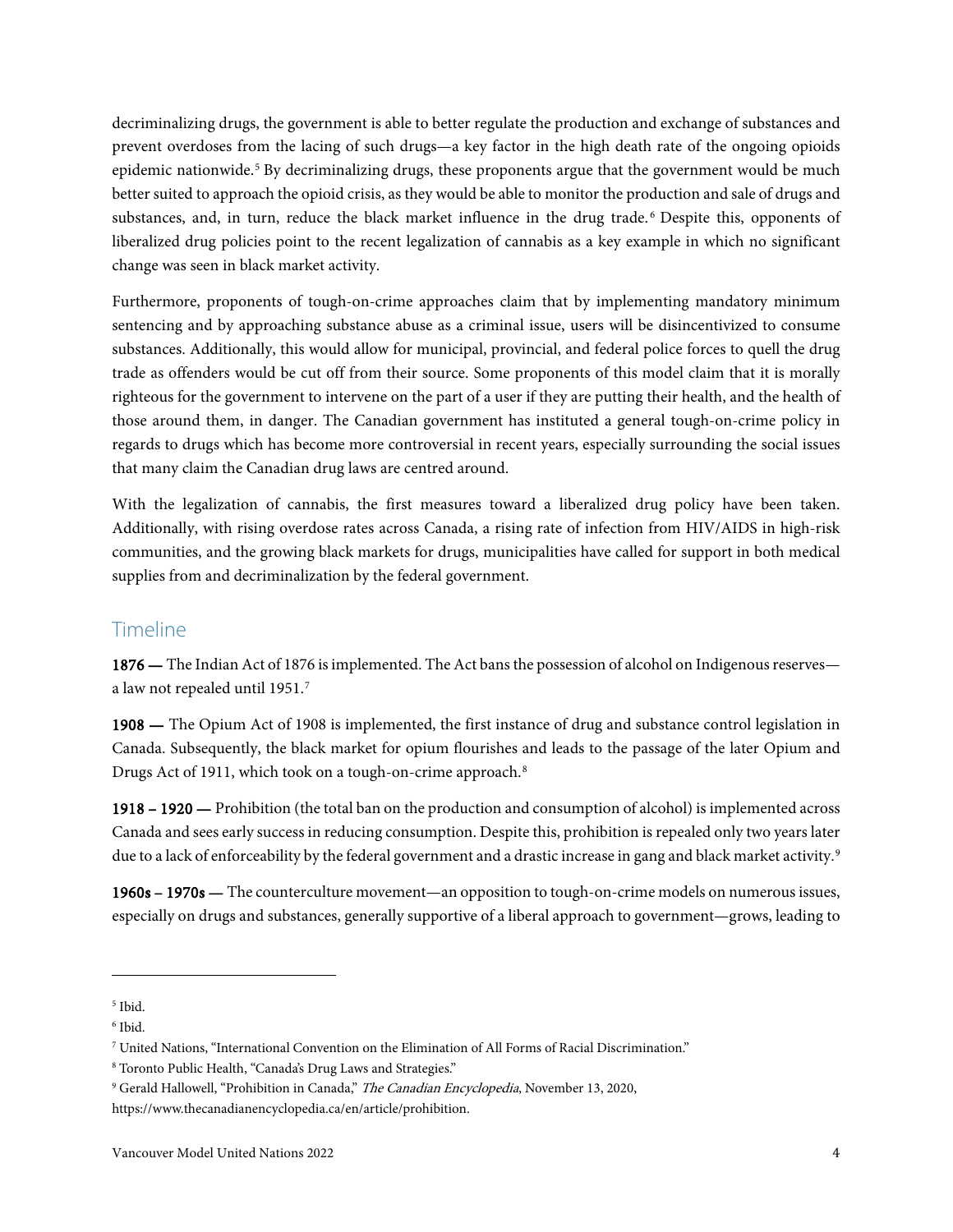significant outcry against drug prohibition in Canada. The movement contributed to increased illegal use of cannabis nationwide, which in turn led to a significant rise in arrests for its use.[10](#page-6-0)

1961 — The Narcotic Control Act is implemented, which prohibits the use of narcotics, chiefly cocaine, cannabis, and heroin. People in possession of narcotics could be sentenced to a maximum of seven years in prison.<sup>[11](#page-6-1)</sup>

1972 — The Le Dain Commission releases its final report on an inquiry into the non-medical use of drugs, in which it recommends that cannabis be legalized and penalties on the possession of drugs reduced.<sup>[12](#page-6-2)</sup>

1987 — The National Drug Strategy is implemented in response to what Prime Minister Brian Mulroney labels as a drug abuse epidemic. The plan invested CAD 210 million into prevention, education, treatment, as well as rehabilitation to help reduce drug abuse between 1987 and 1992.<sup>[13](#page-6-3)</sup> From 1992 to 1997, the plan proposes investing CAD 270 million to target high-risk individuals of drug abuse, such as Indigenous youth, as well as facilitate discourse between the provincial and federal governments on the issue.<sup>[14](#page-6-4)</sup>

1996 — The Controlled Drugs and Substances Act is passed to overhaul Canadian legislation surrounding drug use. The Act classifies drugs under eight schedules (the classification of punishments for possession, production, or trafficking of drugs and is subdivided into "schedules" based on the health concerns and criminal activities surrounding the drugs) and outlines search and seizure powers, sentencing for prohibited drugs and substances, and restrictions imposed upon certain drugs for medical and non-medical use.<sup>[15](#page-6-5)</sup>

1997 — The Vancouver Area Network of Drug Users is founded—the first drug user union in Canada. The group becomes important in advocating for the decriminalization and legalization of narcotics in Vancouver, specifically in the Downtown Eastside. The group's advocacy leads to the opening of multiple safe consumption sites in British Columbia.[16](#page-6-6)

2017 — A new record of 11 deaths per day from opioid overdoses in Canada is hit, signalling a dramatic expansion of the opioid crisis. In response, the Canadian government began implementing measures to counter overdoses by increasing the availability of naloxone kits, medical supplies that are able to treat overdoses.<sup>[17](#page-6-7)</sup>

<span id="page-6-0"></span><sup>&</sup>lt;sup>10</sup> John Douglas Belshaw, "The 1960s Counterculture," Open Text BC, April 13, 2015,

https://opentextbc.ca/postconfederation/chapter/9-16-the-1960s-counter-culture/.

<span id="page-6-1"></span><sup>&</sup>lt;sup>11</sup> Canadian Foundation for Drug Policy, "Canada's Previous Drug Laws," Canadian Foundation for Drug Policy, July 24, 2001, http://www.cfdp.ca/drug.htm.

<span id="page-6-2"></span><sup>12</sup> John O'Leary, "Le Dain report on drugs divides cabinet," CBC, June 21, 1970, https://www.cbc.ca/archives/entry/ledain-reporton-drugs-divides-cabinet.

<span id="page-6-3"></span><sup>&</sup>lt;sup>13</sup> Patty Torsney, "Working Together to Redefine Canada's Drug Strategy," Special Committee on the Non-Medical Use of Drugs, December 2002, https://www.ourcommons.ca/DocumentViewer/en/37-2/SNUD/report-2/page-27.

<span id="page-6-4"></span><sup>14</sup> Ibid.

<span id="page-6-5"></span><sup>&</sup>lt;sup>15</sup> Jean Chretien, "The Controlled Drugs and Substances Act," Our Commons, June 20, 1996, https://laws-

lois.justice.gc.ca/eng/acts/c-38.8/FullText.html.

<span id="page-6-6"></span><sup>16</sup> Laura Shaver, "About VANDU," VANDU, 2020, https://vandureplace.wordpress.com/about/.

<span id="page-6-7"></span><sup>17</sup> Government of Canada, "Canada's Opioid Crisis," Health Canada, March 20, 2019, https://www.canada.ca/content/dam/hcsc/documents/services/publications/healthy-living/canada-opioid-crisis.pdf.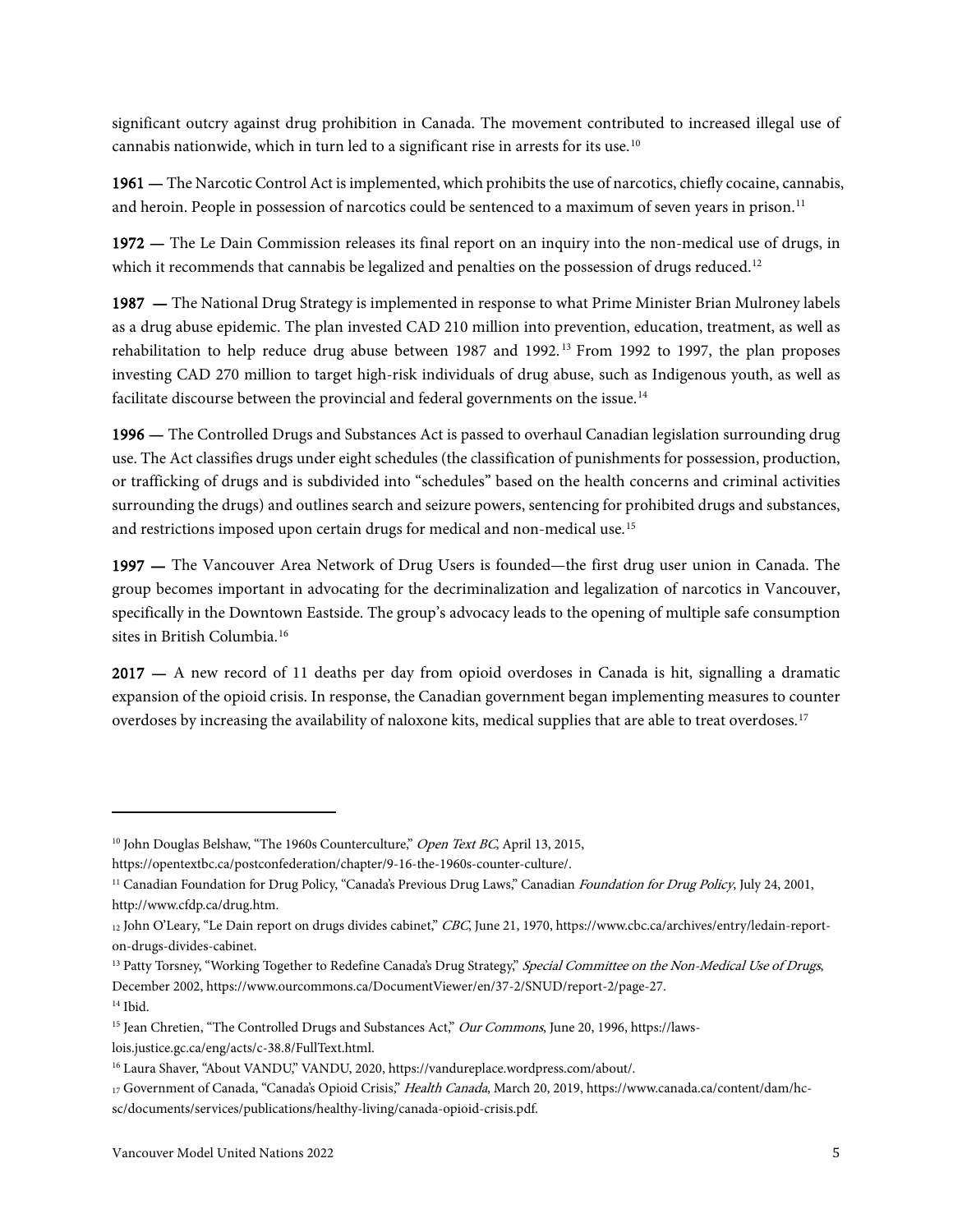2018 — Cannabis is legalized across Canada in an effort to control black market activity and promote healthy, regulated distribution of cannabis in Canada.[18](#page-7-2)

2020 – 2021 — The COVID-19 pandemic worsens the opioid crisis with cities like Toronto and Vancouver seeing jumps in overdose rates and death rates above 75 percent.<sup>[19](#page-7-3)</sup>

May 2021 — The City of Vancouver requests an exemption from the Controlled Drugs and Substances Act to decriminalize simple possession of illicit drugs. The cities of Toronto and Montreal have submitted similar requests.[20](#page-7-4)

# <span id="page-7-0"></span>Historical Analysis

#### <span id="page-7-1"></span>The Early Years of Substances in Canada

Following the European discovery of the Americas and the ensuing period of colonization, trade was established between local Indigenous groups and colonists from Britain, France, and Spain. In Canada, the French and British empires began trading alcohol, among other items, for furs and pelts and soon introduced the substance to numerous Indigenous tribes across the vast expanses of what was then New France and Rupert's Land. The introduction of alcohol to Indigenous groups caused racist stereotypes to emerge and persist, with many Canadians still promoting myths surrounding alcohol use among indigenous groups. Alcohol's introduction also increased Indigenous dependence upon the colonists for such items, boosting trade dependency.<sup>[21](#page-7-5)</sup>

This cycle persisted until the late 19th century, when the discriminatory policies of the Indian Act of 1876 prohibited the sale, possession, and consumption of alcohol on Indigenous reserves. This policy would be repealed in 1951, but its effects, many claim, are still lingering today. The Indian Act was the first piece of legislation restricting access to a substance and would be a precursor to the introduction of other racially-charged pieces of legislation.<sup>[22](#page-7-6)</sup>

<span id="page-7-2"></span><sup>&</sup>lt;sup>18</sup> Attorney General, "Cannabis Legalization and Regulation," Justice Canada, October 17, 2018, https://www.justice.gc.ca/eng/cjjp/cannabis/.

<span id="page-7-3"></span><sup>&</sup>lt;sup>19</sup> CBC News Editors, "Opioid Crisis has dramatically worsened during pandemic, reports say," CBC, June 14, 2021,

https://www.cbc.ca/news/canada/toronto/opioid-overdose-crisis-has-dramatically-worsened-during-covid-19-pandemic-reportsays-1.6065241.

<span id="page-7-4"></span><sup>&</sup>lt;sup>20</sup> City of Vancouver, "Decriminalizing simple possession of illicit drugs in Vancouver," City of Vancouver, May 12, 2021,

https://vancouver.ca/people-programs/decriminalizing-simple-possession-of-illicit-drugs-in-vancouver.aspx.

<span id="page-7-5"></span><sup>&</sup>lt;sup>21</sup> CBC News Editors, "Banning booze won't solve problems on reserves: chiefs," CBC News, February 1, 2008,

<span id="page-7-6"></span>https://www.cbc.ca/news/canada/manitoba/banning-booze-won-t-solve-problems-on-reserves-chiefs-1.705400.  $22$  Ibid.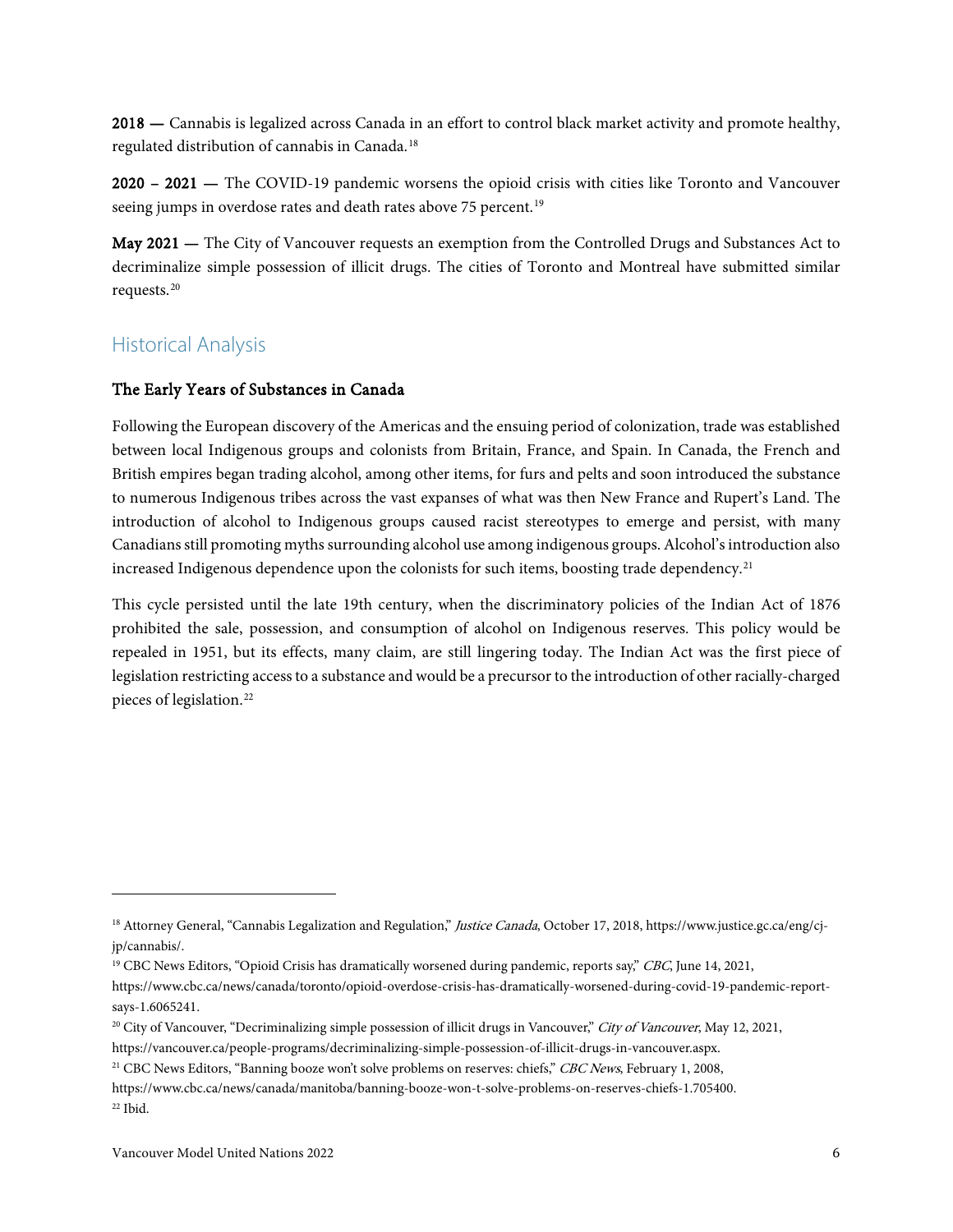#### <span id="page-8-0"></span>The Beginning of the Drug Trade in Canada

For thousands of years, opioids have been used recreationally and for therapeutic purposes across much of the world and played a major role in trade throughout Asia and Europe. As a result, opioids saw widespread recreational use in virtually every socioeconomic class.[23](#page-8-2)

After Canadian Confederation in 1867, immigration from Asia spiked due to the construction of the Canadian Pacific Railway. [24](#page-8-3) During this period, due to the massive introduction of opium to Asian communities by European powers, opium use in Canada—especially in British Columbia—spiked. Within a decade of the beginning of construction on the Railway, opium was commonly used recreationally and, soon, was adopted for medical use across the province of British Columbia.[25](#page-8-4)

Following the Race Riots of 1907, where thousands of anti-immigrant and anti-Asian protestors and politicians rioted in Vancouver, the government of Canada implemented its first narcotics control act to show support for these protesters who blamed Asian communities for bringing the opium addiction epidemic to Canada. The Opium Control Act of 1908 banned the consumption, possession, and sale of opium and acted as the first official narcotics restriction in Canadian history.<sup>[26](#page-8-5)</sup> In 1911, this enactment was further expanded in the Opium and Drugs Act of 1911, which promoted a tough-on-crime stance approach to the possession and consumption of narcotics. The approach made simple possession, trafficking, and production punishable up to life imprisonment. Subsequent to the passage of these acts, the opium black market in Canada exploded in growth, with production of opium moving from neighbourhood-run "opium dens" to illegal gang operations, which has had a lasting impact in Canadian communities and allowed gang operations to grow in strength as monopolies on drug trade and production developed.<sup>[27](#page-8-6)</sup>

#### <span id="page-8-1"></span>Prohibition and the Escalation of Organized Crime

In 1918, prohibition was implemented in Canada where the sale, production, and consumption of alcohol was completely banned at a federal level. In the early months of the passage of prohibition, it saw much success in reducing consumption and alcoholism, but soon the government faltered in upholding the laws proposed. Much of the RCMP and municipal police forces were unable to contain the illegal alcohol market and soon, as gangs grew in strength, Canadian police forces became incapable of enforcing prohibition measures. The gangs that established a black market focusing on the opium trade soon began producing alcohol and made inroads into

<span id="page-8-2"></span><sup>&</sup>lt;sup>23</sup> History.com Editors, "Heroin, Morphine, and Opiates," *History.com*, June 12, 2017,

https://www.history.com/topics/crime/history-of-heroin-morphine-and-opiates.

<span id="page-8-3"></span><sup>&</sup>lt;sup>24</sup> Canadian Encyclopedia Editors, "Asia-Canada," The Canadian Encyclopedia, 2021,

https://www.thecanadianencyclopedia.ca/en/timeline/asia-canada.

<span id="page-8-4"></span><sup>25</sup> Ibid.

<span id="page-8-5"></span><sup>&</sup>lt;sup>26</sup> Wilfrid Laurier University Editors, "Vancouver anti-asian race riots of 1907 and the parallels to Canada's modern-day racial divide," Wilfrid Laurier University, November 24, 2020, https://www.wlu.ca/news/spotlights/2020/nov/vancouver-anti-asian-riotsof-1907-and-the-parallels-to-canadas-modern-day-racial-divide.html.

<span id="page-8-6"></span><sup>&</sup>lt;sup>27</sup> Gaelle Nicolussi, "Opioids and Opioid Use in Canada," *heretohelp*, February 19, 2018,

https://www.heretohelp.bc.ca/visions/opioids-vol13.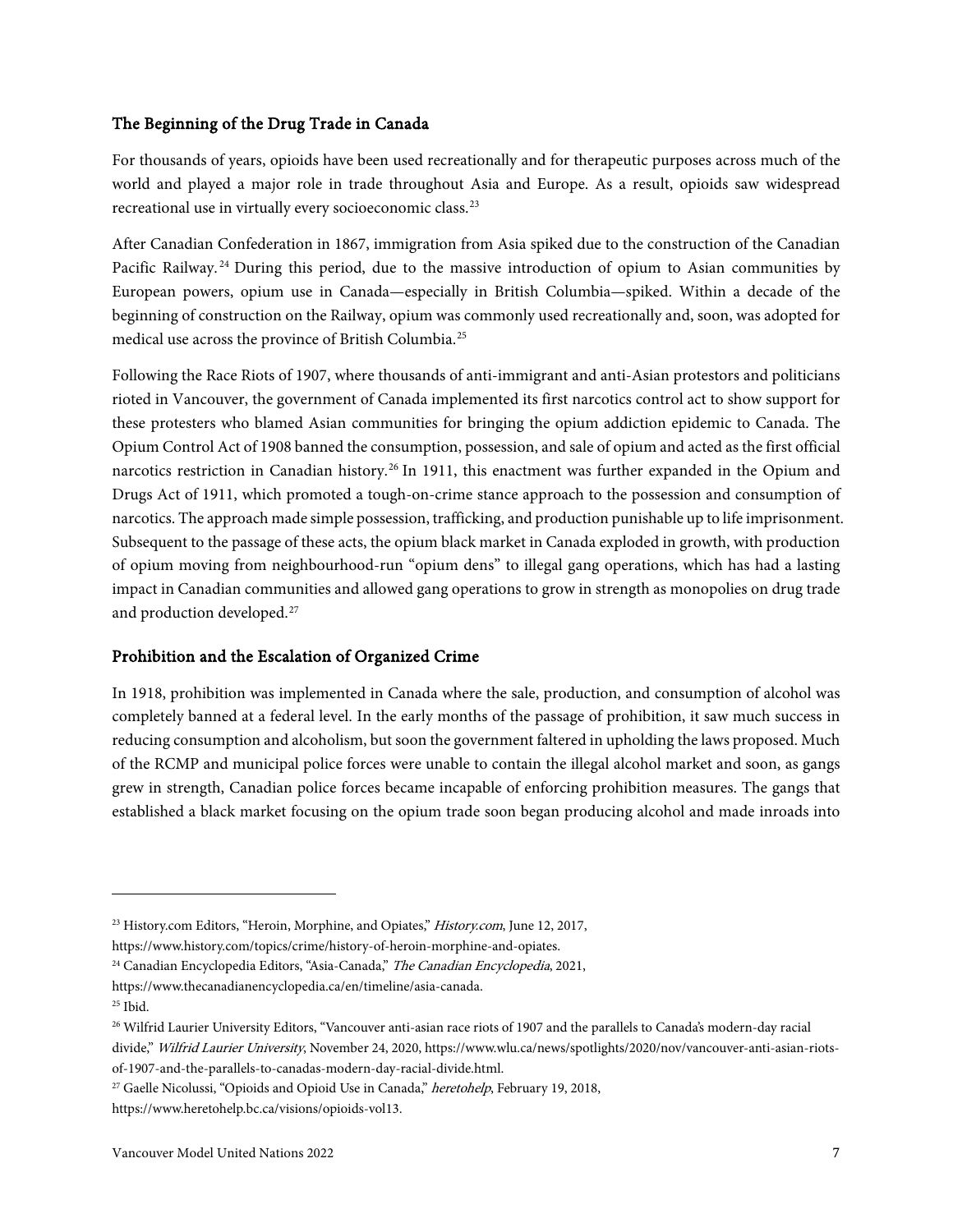virtually every city across the country. Crime escalated rapidly, and by 1920, levels of alcoholism surpassed preprohibition levels.[28](#page-9-2)

Meant as a temporary wartime measure, prohibition was repealed at a national level in 1920 after significant opposition from multiple social justice groups, especially in Ontario and Quebec. [29](#page-9-3) Despite this, multiple provinces continued to impose their own prohibition laws, with the last provincial prohibition law being repealed in Prince Edward Island in 1948.[30](#page-9-4)

The rise of organized crime during the age of prohibition created powerful gangs in Toronto, Montreal, and Vancouver which still persist to this day. Despite the influence of organized crime in major cities in Canada, no major police operations took place against organized crime syndicates until the 1970s and 1980s, which allowed for the significant expansion of crime syndicates.[31](#page-9-5) Canadian experiences of prohibition seem to show that the complete criminalization of a popular and easily created substance can lead to the expansion of black markets and organized crime with police forces often being unable to enforce the law, mainly due to the broadness of such policies.

#### <span id="page-9-0"></span>Modernization of Canada's Drug Laws

In 1961, the government of Prime Minister John Diefenbaker passed the Narcotics Control Act, which created a flat maximum sentence of seven years in prison for simple possession (the possession of drugs for personal use only) of multiple different drugs such as cocaine, heroin, and cannabis. Furthermore, the Act prohibited the cultivation of cannabis and opium without a federal license, with a maximum penalty of seven years as well. The trafficking of narcotics could be punished at a maximum penalty of life imprisonment.<sup>[32](#page-9-6)</sup>

The passage of the Act fell in line with the policies presented during the United Nations Single Conference on Narcotic Drugs. The resolution was presented at the conference and subsequently passed, prohibiting the use of narcotics, especially synthetic opioids, for use and production unless a medical permit is given to the user and/or producer.<sup>[33](#page-9-7)</sup> The 1961 Narcotics Control Act adopted many of the policies recommended by the U.N. conference and continued the tough-on-crime policies of the early 20th century.

#### <span id="page-9-1"></span>The Le Dain Commission and the Beginning of Opposition to Canadian Drug Laws

During the mid-1960s, the counterculture movement (supporting a liberal, and sometimes anarchic, approach to government. In this instance, the movement supported the liberalization of drugs) began picking up support across Canada, following trends in the United States. During this period, an increased amount of illegal recreational drug usage occurred, especially cannabis, which led to a skyrocketing number of arrests for simple

<span id="page-9-2"></span><sup>28</sup> Gerald Hallowell, "Prohibition in Canada."

<span id="page-9-3"></span><sup>29</sup> Ibid.

<span id="page-9-4"></span><sup>30</sup> Ibid.

<span id="page-9-5"></span><sup>31</sup> Ibid.

<span id="page-9-6"></span><sup>&</sup>lt;sup>32</sup> Canadian Foundation for Drug Policy, "Canada's Previous Drug Laws."

<span id="page-9-7"></span><sup>&</sup>lt;sup>33</sup> United Nations Office on Drugs and Crime, "Single Convention on Narcotic Drugs, 1961," UNODC, 1961, https://www.unodc.org/pdf/convention\_1961\_en.pdf.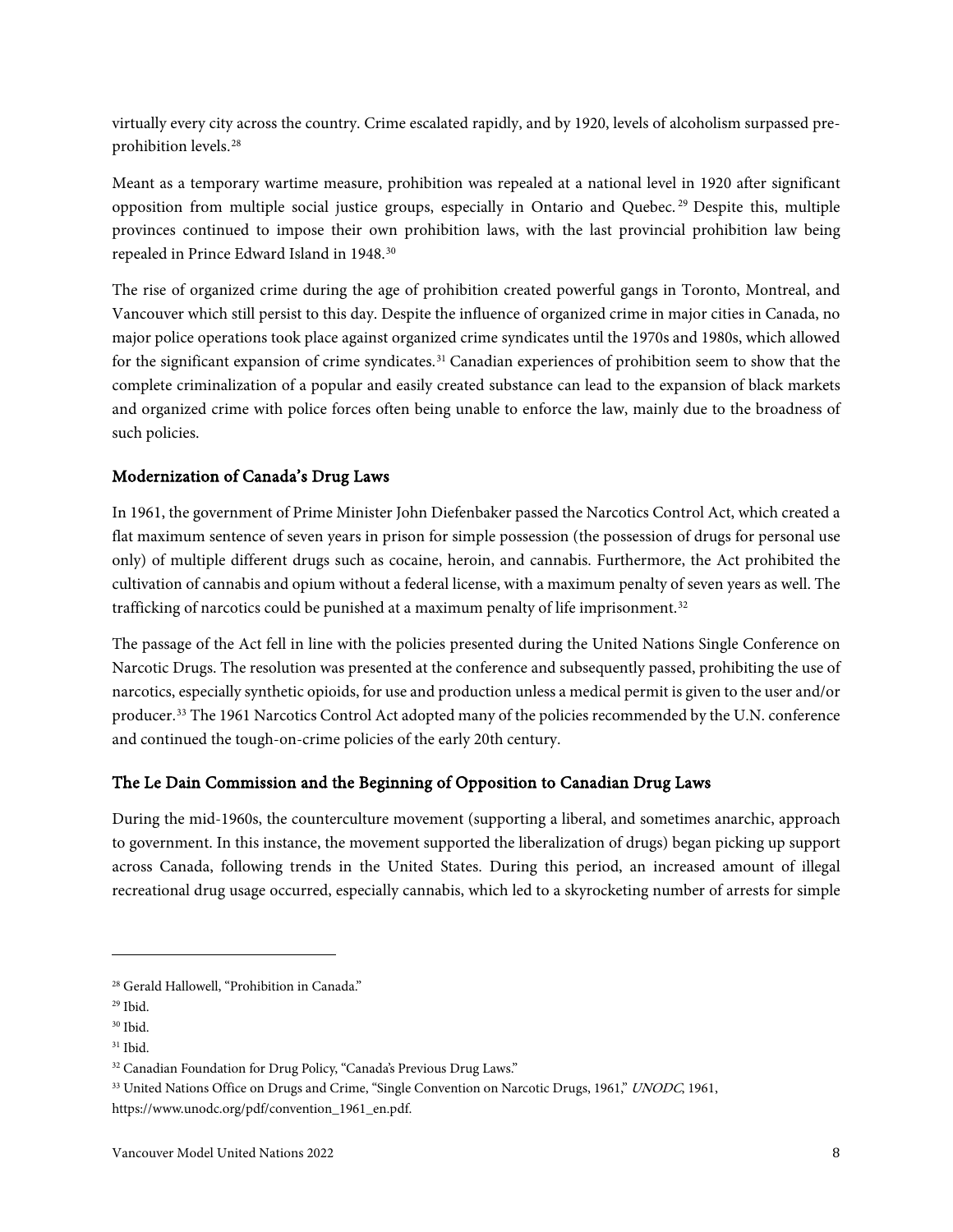possession of narcotics.[34](#page-10-1) In response to the counterculture movement and the growing number of arrests on simple possession charges, the Le Dain Commission of Inquiry Into the Non-Medical Use of Drugs was established in 1969 by the Pierre Trudeau government to recommend new policies regarding drug legislation. The commission drafted a report based on findings from across Canada through firsthand accounts, professional testimony, and documents related to the matter.<sup>[35](#page-10-2)</sup> In 1972, the final report of the commission was released, which recommended that the federal government legalize cannabis and lower maximum sentencing for the simple possession of drugs and illicit substances. The report concluded that cannabis did not pose a significant threat to a person's health and that charges of simple possession disproportionately effected Indigenous and Black Canadians.<sup>[36](#page-10-3)</sup>

Despite the commission's thorough report and extensive research, the Canadian government refused to act on the findings and continued to prosecute simple possession under the 1961 Narcotics Control Act.<sup>[37](#page-10-4)</sup>

#### <span id="page-10-0"></span>Canada Begins Responding

In 1987, the Progressive Conservative government of Brian Mulroney declared that Canada was undergoing a drug abuse epidemic caused by years of ignorance on the part of the Canadian government. In response to this, Mulroney's government established the National Drug Strategy to invest into communities struggling with drug addiction and overdose rates.<sup>[38](#page-10-5)</sup>

The National Drug Strategy was originally intended to be a singular five-year plan to address growing concerns surrounding drug abuse but was expanded to cover three phases: the original phase from 1987 to 1992; the second phase occurring between 1992 and 1997; and the third phase occurring from 1997 to 2002.<sup>[39](#page-10-6)</sup>

During the First Phase, the federal government acknowledged that drug and substance abuse was primarily a health issue and, therefore, delegated management of the situation to the Ministry of Health.<sup>[40](#page-10-7)</sup> In addition, the Canadian Centre on Substance Abuse was founded to monitor the ongoing crisis and would be vital to the government's response to the crisis. The Centre provides relevant information to the government regarding policy and statistics as well as educating people across Canada's provincial schooling systems on the drug crisis.[41](#page-10-8) The government's focus during the first five years of the strategy mainly focused on educating the public on drug and substance abuse, promoting rehabilitation for users of drugs and substances, and investing in treatment using the CAD 210 million (CAD 417 million after inflation) allocated by the federal government.<sup>[42](#page-10-9)</sup> The Mulroney government renewed the strategy after seeing a high degree of success in the first phase, as per a report

<span id="page-10-9"></span><sup>42</sup> Ibid.

<span id="page-10-1"></span><sup>&</sup>lt;sup>34</sup> Canadian Drug Policy Coalition, "History of Drug Policy in Canada," Canadian Drug Policy Coalition, 2020,

https://drugpolicy.ca/about/history/.

<span id="page-10-2"></span><sup>&</sup>lt;sup>35</sup> Liora Salter, "Royal Commission on the Non-medical Use of Drugs," The Canadian Encyclopedia, December 16, 2016, https://www.thecanadianencyclopedia.ca/en/article/royal-commission-on-the-non-medical-use-of-drugs.

<span id="page-10-3"></span><sup>36</sup> Ibid.

<span id="page-10-4"></span><sup>37</sup> Ibid.

<span id="page-10-5"></span><sup>&</sup>lt;sup>38</sup> Patty Torsney, "Working Together to Redefine Canada's Drug Strategy."

<span id="page-10-6"></span><sup>39</sup> Ibid.

<span id="page-10-7"></span><sup>40</sup> Ibid.

<span id="page-10-8"></span><sup>41</sup> Ibid.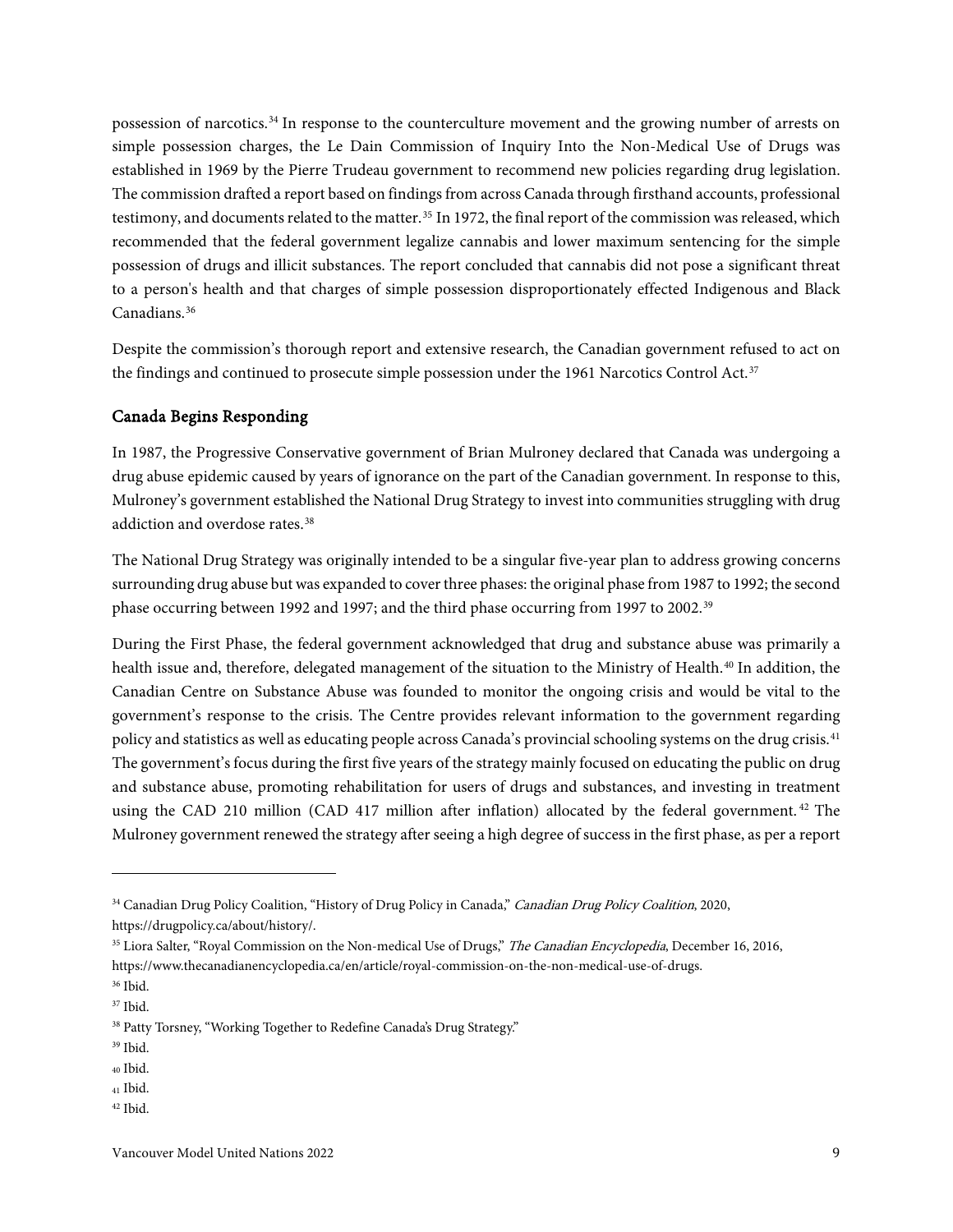released by the Senate. Therefore, the government allocated resources primarily to high risk communities, including Indigenous reserves, impoverished youth, and women.<sup>[43](#page-11-1)</sup>

Phase 3 of the program was implemented in 1997 by the Jean Chrétien government, albeit with significantly reduced funding. The third phase focused primarily on education and preventing the import of drugs. Furthermore, for the first time, the National Drug Strategy directly acknowledged the need for international cooperation on the issue of drug and substance abuse to reduce drug trafficking.[44](#page-11-2) This policy has led to greater Canadian participation in the United Nations' Commission on Narcotic Drugs.

To this day, the National Drug Strategy has been retained as the "Canadian Drugs and Substances Strategy," and has continued to play a major role in aiding high-risk communities and providing investment into education and rehabilitation. Despite this, critics still note that the National Drug Strategy failed to concretely address issues surrounding the black market trade of drugs and, in turn, failed to decrease the supply of drugs being trafficked into and around Canada.<sup>[45](#page-11-3)</sup>

#### <span id="page-11-0"></span>Canadian Drug Laws are Overhauled

Until 1996, Canadian drug and substance laws remained relatively unchanged since the Narcotics Control Act of 1961.[46](#page-11-4) For this reason, a growing number of critics came out in support of overhauling the Canadian drug laws entirely, citing that the policies implemented in 1961 were a proponent of strict tough-on-crime approaches to drug use. Critics also noted that there was no decline in the rates of those charged and convicted for the simple possession of drugs and that the penalties surrounding possession disproportionately affected minority groups.[47](#page-11-5) In response to this, the Chrétien government drafted and proposed the Controlled Drugs and Substances Act, replacing the Narcotics Control Act entirely.[48](#page-11-6)

The Act divided drugs into eight legal categories based on the varying degrees of danger they posed to the health of the user and those around them. For each schedule, offences were imposed for trafficking, possession, import and/or export, and production. In general, maximum penalties for simple possession were reduced, drugs were classified into 8 schedules based on the severity of the drug to the health of the user, and used the recommendations put forth by the United Nations Convention on Narcotic Drugs.[49](#page-11-7) This would make Canadian drugs laws fairly consistent with those of Canadian allies such as the United Kingdom and France, who also signed and ratified the declaration of the convention. Furthermore, unlike the Narcotics Control Act of 1961, the new Act proclaimed that all eight schedules could be amended to add or remove certain drugs and/or

<span id="page-11-1"></span><sup>43</sup> Ibid.

<span id="page-11-2"></span><sup>44</sup> Ibid.

<span id="page-11-3"></span><sup>45</sup> Ibid.

<span id="page-11-4"></span><sup>&</sup>lt;sup>46</sup> Government of Canada, "Narcotics Control Regulations," *Justice Canada*, June 28, 2021, https://laws-

lois.justice.gc.ca/eng/Regulations/C.R.C.,\_c.\_1041/index.html.

<span id="page-11-5"></span><sup>&</sup>lt;sup>47</sup> Matt Gould, "Controlled Drugs and Substances Act: Legislative History," *Brodsky Amy & Gould Criminal Defence*, May 14, 2020, https://mattgould.ca/controlled-drugs-substances-act-legislative-history/.

<span id="page-11-6"></span><sup>48</sup> Ibid.

<span id="page-11-7"></span><sup>49</sup> Ibid.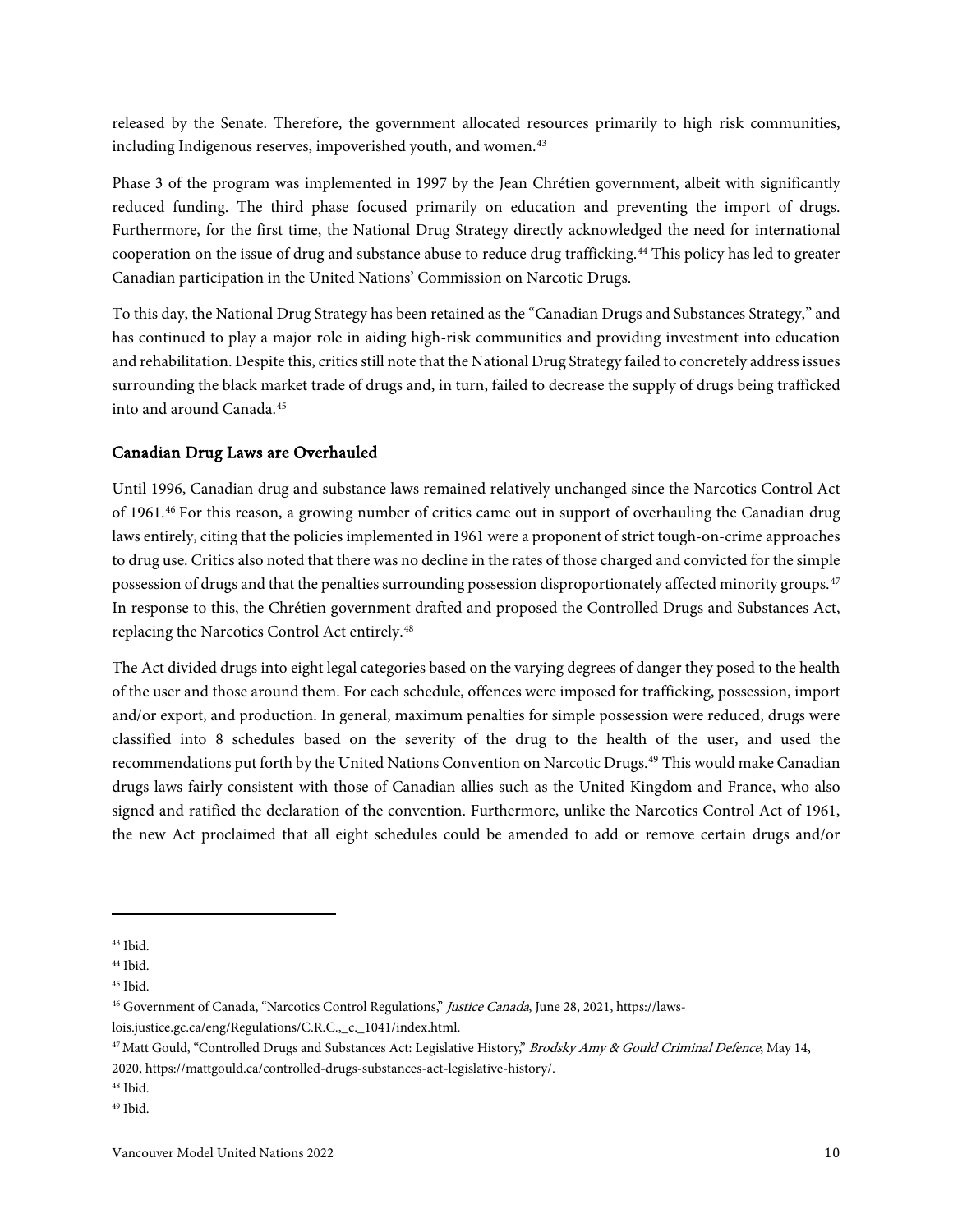substances if there was public interest to do so.<sup>[50](#page-12-1)</sup> Even though the Controlled Drugs and Substances Act loosened Canadian drug laws, the tough-on-crime model was still very much a major policy that the Act revolved around.

The Act has been amended multiple times, with the most controversial being the implementation of mandatory minimum sentencing in 2007 for those who commit any offence listed under the Act. This made it impossible for courts to approach simple possession as a health issue as rehabilitation was no longer an option. On the other hand, the Conservative government declared that mandatory minimum sentencing would further disincentivize the use of drugs.<sup>[51](#page-12-2)</sup>

#### <span id="page-12-0"></span>Growing Opposition to Canada's Laws and the Opioid Crisis

Following the implementation of the Controlled Drugs and Substances Act, newfound opposition to the toughon-crime model began appearing across the country. In Vancouver, the first drug union was founded which advocated for the decriminalization of hard drugs so as to address the issue of drug abuse as a health crisis and not a criminal issue.[52](#page-12-3) It was noted by the union that current Canadian drug laws allow black markets to flourish, leave the consumption of drugs unregulated by the government, and that minority communities are disproportionately affected by simple possession charges.[53](#page-12-4) They note that since the government is unable to regulate the production of drugs, narcotics are more likely to be laced or improperly produced which may lead to a higher chance of overdosing.

The lacing of drugs occurs when two or more substances are mixed to cheapen the cost of a drug to increase the profit from its sale. This issue has been on the rise since the introduction of fentanyl in Canada and has dramatically increased overdose rates, and has, in part, led to the significant expansion of the opioid crisis across Canada. In addition, the misuse of prescription opioids by patients has also dramatically worsened the crisis and points to the fact that the crisis is not simply about heroin or injections, but the government playing an indirect role in exacerbating the issue as well.<sup>[54](#page-12-5)</sup>

In 2003, to counter the growing overdose rate from the lacing of narcotics, the first safe consumption site was opened in Canada in the Downtown Eastside of Vancouver. [55](#page-12-6) A safe consumption site allows the government or a private organization to monitor the consumption of narcotics in an environment where narcotics can be tested for lacing prior to consumption and where medical support is readily available in case of an overdose.

Following this, 45 more safe consumption sites opened across Canada, primarily in the hardest hit cities of Montreal, Toronto, and Vancouver.<sup>[56](#page-12-7)</sup> Despite the opening of these sites, the overdose rate from the consumption

<span id="page-12-1"></span><sup>50</sup> Ibid.

<span id="page-12-2"></span><sup>&</sup>lt;sup>51</sup> Ian Carter, "Government Introduces Bill to Get Rid of Mandatory Minimum Sentencing," Bayne, Sellar, Ertel, Carter, April 21, 2021, https://www.bsbcriminallaw.com/blog/2021/04/government-introduces-bill-to-get-rid-of-mandatory-minimum-for-drugoffences/.

<span id="page-12-3"></span><sup>&</sup>lt;sup>52</sup> Kathleen Dooling and Michael Rachlis, "Vancouver's supervised injection facilities challenges Canada's drug laws," PMC, September 21, 2010, https://www.ncbi.nlm.nih.gov/pmc/articles/PMC2942917/.

<span id="page-12-4"></span><sup>53</sup> Ibid.

<span id="page-12-5"></span><sup>54</sup> Laura Shaver, "About VANDU."

<span id="page-12-6"></span><sup>&</sup>lt;sup>55</sup> Kathleen Dooling and Michael Rachlis, "Vancouver's supervised injection facilities."

<span id="page-12-7"></span><sup>56</sup> Ibid.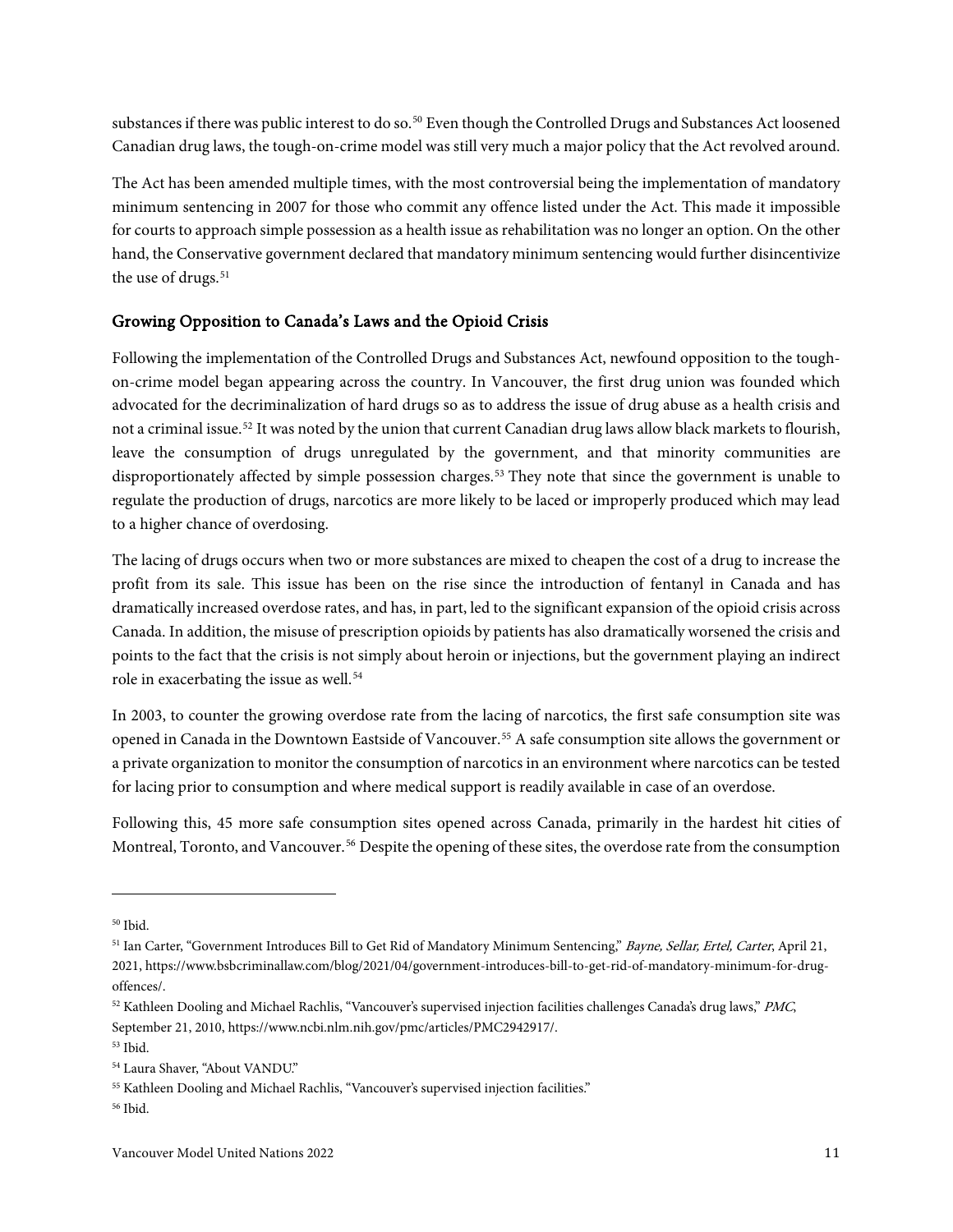of opioids and other narcotics remains high across Canada and has been exacerbated by the COVID-19 pandemic, as medical personnel have been less available due to layoffs and the need for staff in hospitals to treat COVID-19 patients. The pandemic has proven that merely having safe consumption sites readily available does not alleviate the chance of lacing or overdose entirely, especially considering that many users are concerned about using illegal narcotics in government sponsored sites. In fact, in British Columbia From January to August 2020, there were already 1,068 recorded overdose deaths, as opposed to 983 deaths in the entirety of 2019.<sup>[57](#page-13-1)</sup> Some provinces have recorded a 75 percent jump in annual overdose deaths from 2019 to 2020.<sup>[58](#page-13-2)</sup>

By 2015, three of Canada's major political parties began calling for some or all drugs to be decriminalized or legalized, with the Liberal Party of Canada supporting the legalization of cannabis and the Green Party and the New Democratic Party (NDP) supporting decriminalization of all narcotics. These parties believed that if drugs were decriminalized or legalized, the government would be able to better monitor the production of drugs as well as the sale of them to prevent lacing and abuse.<sup>[59](#page-13-3)</sup> Following the Liberal victory in the 2015 election, the government of Prime Minister Justin Trudeau proposed the Cannabis Act, which was eventually passed in 2018 with its laws to be implemented later in the year. The Act was the first major amendment to the Controlled Drugs and Substances Act that made a certain drug legal for possession and recreational use and was the first time that cannabis had been legal since 1923.<sup>[60](#page-13-4)</sup> Nonetheless, it must be noted that cannabis is not a concern regarding the opioid crisis and has proven to have minimal long-term health effects during and after consumption as opioids.

Following the legalization of cannabis and to counter the growing opioid overdose rate, the Vancouver municipal government passed a non-binding law to decriminalize the simple possession of street drugs—that is, illegal mind-altering or sedative drugs—in city limits. This would allow, the mayor of Vancouver argues, the municipal government to regulate the sale of narcotics as well as approaching the opioid crisis in regards to consumption strictly as a health issue. The office of the mayor has stressed the need for rehabilitation over mandatory minimum sentencing for the possession of narcotics. The municipal government submitted a request to the federal government for an exemption from the Controlled Substances Act and is currently pending approval.[61](#page-13-5)

#### <span id="page-13-0"></span>Current Situation

Canadian drug policy has retained a fairly strong tough-on-crime approach since the inception of the Controlled Drugs and Substances Act. In 2007, the Controlled Drugs and Substances Act was amended by the Harper government to include mandatory minimum sentencing for the simple possession of narcotics. With incarceration rates rising, especially among indigenous groups, the calls to remove mandatory minimum

<span id="page-13-1"></span><sup>57</sup> CBC News Editors, "More people died of illicit drug overdoses in the first 8 months of 2020 than all of 2019: B.C. Coroner," CBC, September 23, 2020, https://www.cbc.ca/news/canada/british-columbia/overdose-deaths-bc-august-2020-1.5735247. <sup>58</sup> Ibid.

<span id="page-13-3"></span><span id="page-13-2"></span><sup>&</sup>lt;sup>59</sup> Andrea Woo, "Federal Election 2019: Where do the Major Parties Stand on Drug Policy?," The Globe and Mail, October 17, 2019, https://www.theglobeandmail.com/canada/british-columbia/article-federal-election-2019-where-do-the-major-partiesstand-on-drug-policy/.

<span id="page-13-4"></span><sup>&</sup>lt;sup>60</sup> Government of Canada, "The Cannabis Act: The Facts," Health Canada, June 20, 2018, https://www.canada.ca/en/healthcanada/news/2018/06/backgrounder-the-cannabis-act-the-facts.html.

<span id="page-13-5"></span><sup>61</sup> City of Vancouver, "Decriminalizing simple possession of illicit drugs in Vancouver."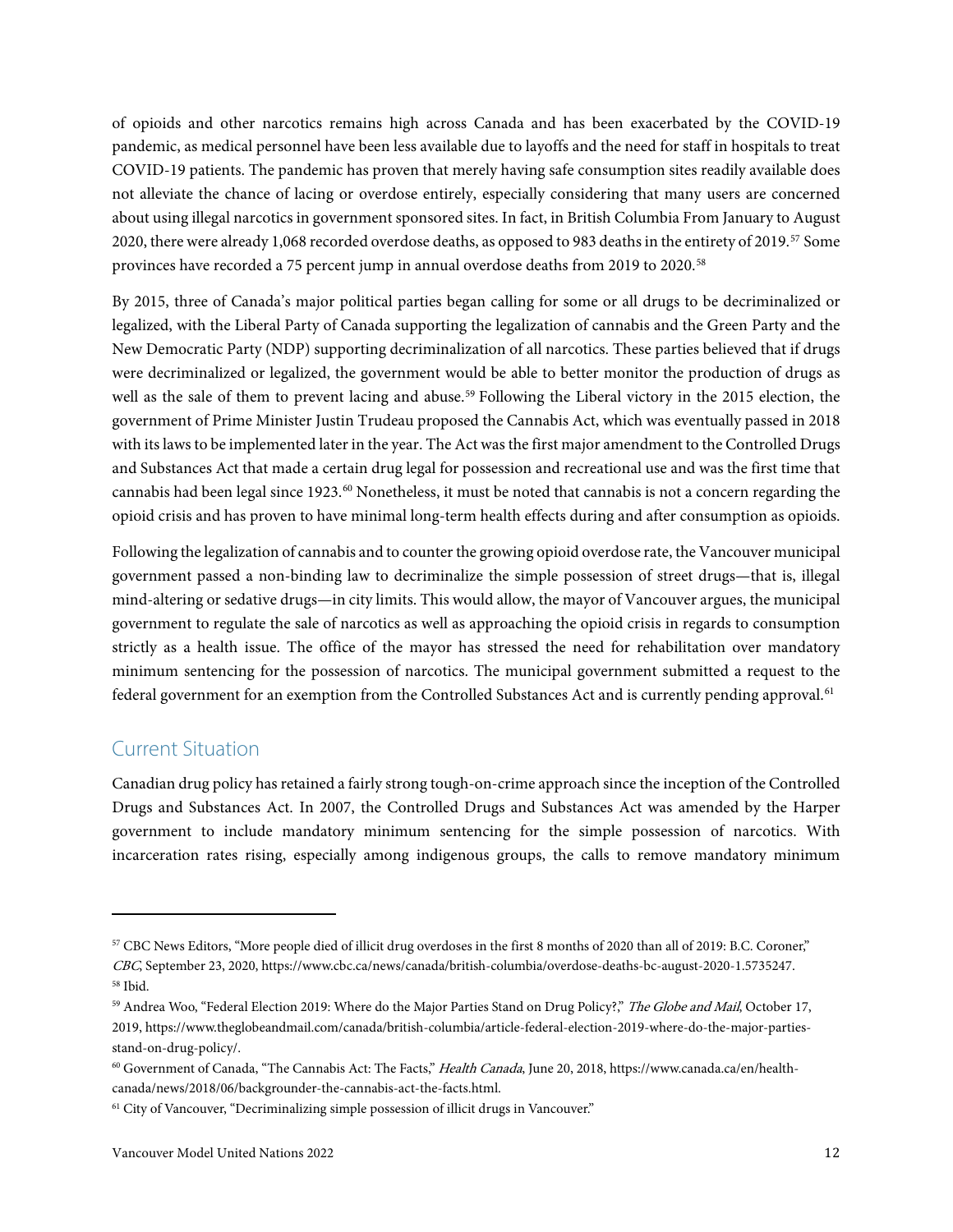sentencing have grown, so much so that the federal Liberal Party has promised to repeal mandatory minimum sentencing in the coming years.<sup>[62](#page-14-1)</sup>

On another note, the opioid crisis has noticeably worsened nationwide during the COVID-19 pandemic.<sup>[63](#page-14-2)</sup> In response to this, municipal governments in Toronto, Vancouver, and Montreal have called upon the federal government to decriminalize simple possession of all narcotics so that the government may better regulate the sale of drugs and approach the possession of drugs as a health and rehabilitation issue instead of a criminal issue.

#### <span id="page-14-0"></span>The Opioid Crisis

The opioid crisis has continued over decades, and has especially become prevalent across Canada since the introduction of fentanyl. Recently, the crisis has escalated due to the COVID-19 pandemic. 6,214 opioid overdose related deaths were reported in 2020, an 89 percent increase from 2,722 deaths in 2019.[64](#page-14-3) Many of these deaths were initially caused by the lockdowns imposed across Canada as safe consumption sites became short-staffed and medical professionals were laid off. Furthermore, with mental health workers facing higher rates of anxiety and depression than ever before, rehabilitation facilities have become less effective in the past year and have faced similar staff shortages to safe consumption sites.<sup>[65](#page-14-4)</sup>

Furthermore, the lack of availability of naloxone kits in high-risk areas has exacerbated the issue of deaths from opioid overdoses even before the pandemic began. To counter this, provinces such as Saskatchewan have begun purchasing a greater amount of naloxone kits for safe consumption sites but have been restricted, in part, due to limitations in budget expenditures.<sup>[66](#page-14-5)</sup>

Lacing has been one of the most prominent issues of the opioid crisis. With the introduction of fentanyl across Canada, illegal manufacturers of opioids have cheapened production costs by mixing opioids with fentanyl. With fentanyl being one of the single most potent drugs currently available in Canada, the lacing of narcotics has led to a dramatic increase in overdose deaths. Adding to that, prescription opioids have played a role in expanding the crisis across Canada. It must be noted that upwards of 20% of users of prescription drugs abuse them in some way, and of that 20%, 4% transition to the use of heroin.<sup>[67](#page-14-6)</sup> The common prescription of opioids as a painkiller has significantly increased addiction rates to opioids and has played a major role in the heroin addiction crisis specifically. Finally, blood-transmitted diseases have also become a concern among medical professionals as the

<span id="page-14-6"></span><sup>67</sup> National Institute on Drug Abuse, "Opioid Overdose Crisis", National Institute on Drug Abuse, 2019,

<span id="page-14-1"></span> $62$  Jane Gerster, "Is the Liberal government's promise to repeal mandatory minimum sentencing dead?," *Global News*, January 18, 2020, https://globalnews.ca/news/6381260/mandatory-minimums-justice-reform/.

<span id="page-14-2"></span><sup>63</sup> CBC News Editors, "Opioid Crisis has dramatically worsened during pandemic, reports say."

<span id="page-14-3"></span><sup>64</sup> Ibid.

<span id="page-14-4"></span><sup>&</sup>lt;sup>65</sup> Amanda Connolly, "A year into the pandemic, mental health workers face burnout and soaring demands," Global News, March 12, 2021, https://globalnews.ca/news/7670061/coronavirus-mental-health-access-canada/.

<span id="page-14-5"></span><sup>&</sup>lt;sup>66</sup> The Canadian Press, "Naloxone distribution questions need answers amid Canada's opioid crisis," CBC, June 18, 2019, https://www.cbc.ca/news/health/naloxone-opiods-1.5180466.

https://www.drugabuse.gov/drug-topics/opioids/opioid-overdose-

crisis#:~:text=Roughly%2021%20to%2029%20percent,for%20chronic%20pain%20misuse%20them.&text=Between%208%20and %2012%20percent,develop%20an%20opioid%20use%20disorder.&text=An%20estimated%204%20to%206,prescription%20opioid s%20transition%20to%20heroin.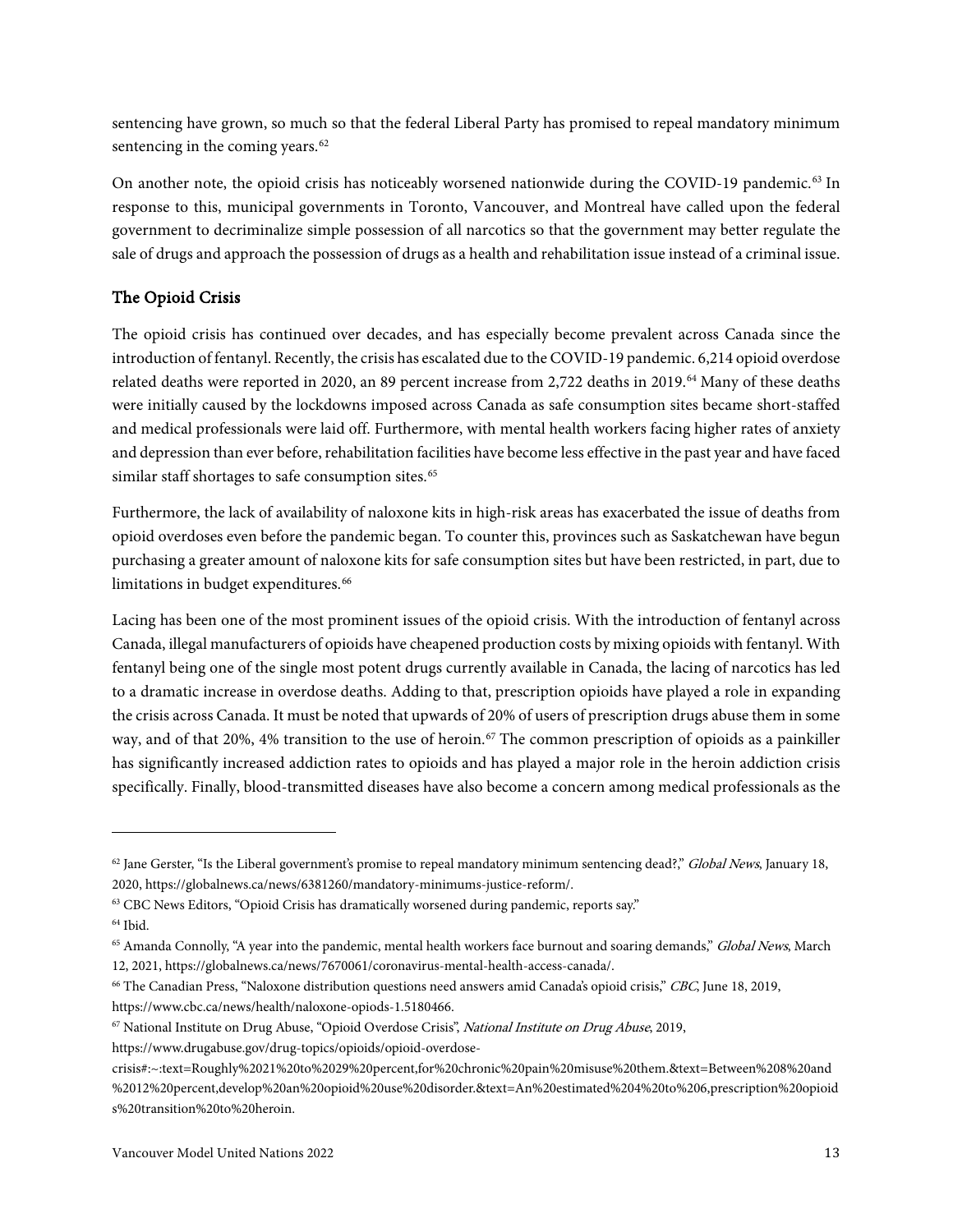sharing of needles has led to a greater rate of HIV and tuberculosis in major cities across Canada. To counter this, the federal and provincial governments have expanded access to safe injection sites, especially in Montreal, Vancouver, and Toronto.

With the COVID-19 pandemic leading to nationwide lockdowns, the opioid crisis was exacerbated significantly with more people—especially those in lower income brackets—turning to drugs to counter mental health issues that have been created due to the pandemic.<sup>[68](#page-15-3)</sup>

#### <span id="page-15-0"></span>Social Issues: Minorities and Youth

According to the Vancouver municipal government, current Canadian drug laws disproportionately affect minority communities, especially Black and Indigenous communities. Following suit with the United States in the early 1980s, Canada played a role in the War on Drugs by escalating the search and seizure powers of the RCMP, notably and primarily, in minority communities. Today, Black Canadians in Toronto are three times more likely to be stopped and searched than White Canadians, and have a higher chance of being arrested for the possession of illicit substances. These disparities in racial profiling and the approach to Canadian drugs laws have led to greater calls for decriminalization, in recent years, and were a key factor in the legalization of cannabis in 2019.[69](#page-15-4)

#### <span id="page-15-1"></span>Health and Mental Health

Oftentimes, when opioids are prescribed as a painkiller, 10% of users will develop depression, according to a study released by St. Louis University.[70](#page-15-5) Furthermore, it is estimated that between 21% and 29% of those who are prescribed opioids misuse them and of that group, 4% to 6% transition to heroin. [71](#page-15-6) To counter this, the government of Canada has begun greater investment into the expansion and development of rehabilitation centres and has also begun the exploration of stricter measures regarding prescribed opioids. Numerous provincial governments have also mandated that their respective curriculums must include seminars on drug abuse and opioids to pre-emptively prevent the misuse of prescribed drugs.

#### <span id="page-15-2"></span>Municipal Policies

In January 2021, the Montreal municipal government demanded that the federal government begin implementing policies to decriminalize drugs and substances. This follows the two other largest Canadian cities, Vancouver and Toronto, who had made similar declarations via either the board of health or city council.<sup>[72](#page-15-7)</sup>

<span id="page-15-3"></span><sup>68</sup> CBC News Editors, "Opioid Crisis has dramatically worsened during pandemic, reports say."

<span id="page-15-4"></span><sup>69</sup> Canadian Drug Policy Coalition, "History of Drug Policy in Canada."

<span id="page-15-5"></span><sup>&</sup>lt;sup>70</sup> Trevor McDonald, "Depression and Opioid Use Go Hand in Hand," Mental Health First Aid, June 14, 2018,

https://www.mentalhealthfirstaid.org/external/2018/06/depression-and-opioid-use-go-hand-in-hand/.

<span id="page-15-6"></span><sup>71</sup> National Institute on Drug Abuse, "Opioid Overdose Crisis."

<span id="page-15-7"></span> $72$  Patricia Daly, "Decriminalization in Vancouver: A Step in the Right Direction," Vancouver Sun, July 18, 2021,

https://vancouversun.com/opinion/dr-patricia-daly-decriminalization-in-vancouver-a-step-in-the-right-direction.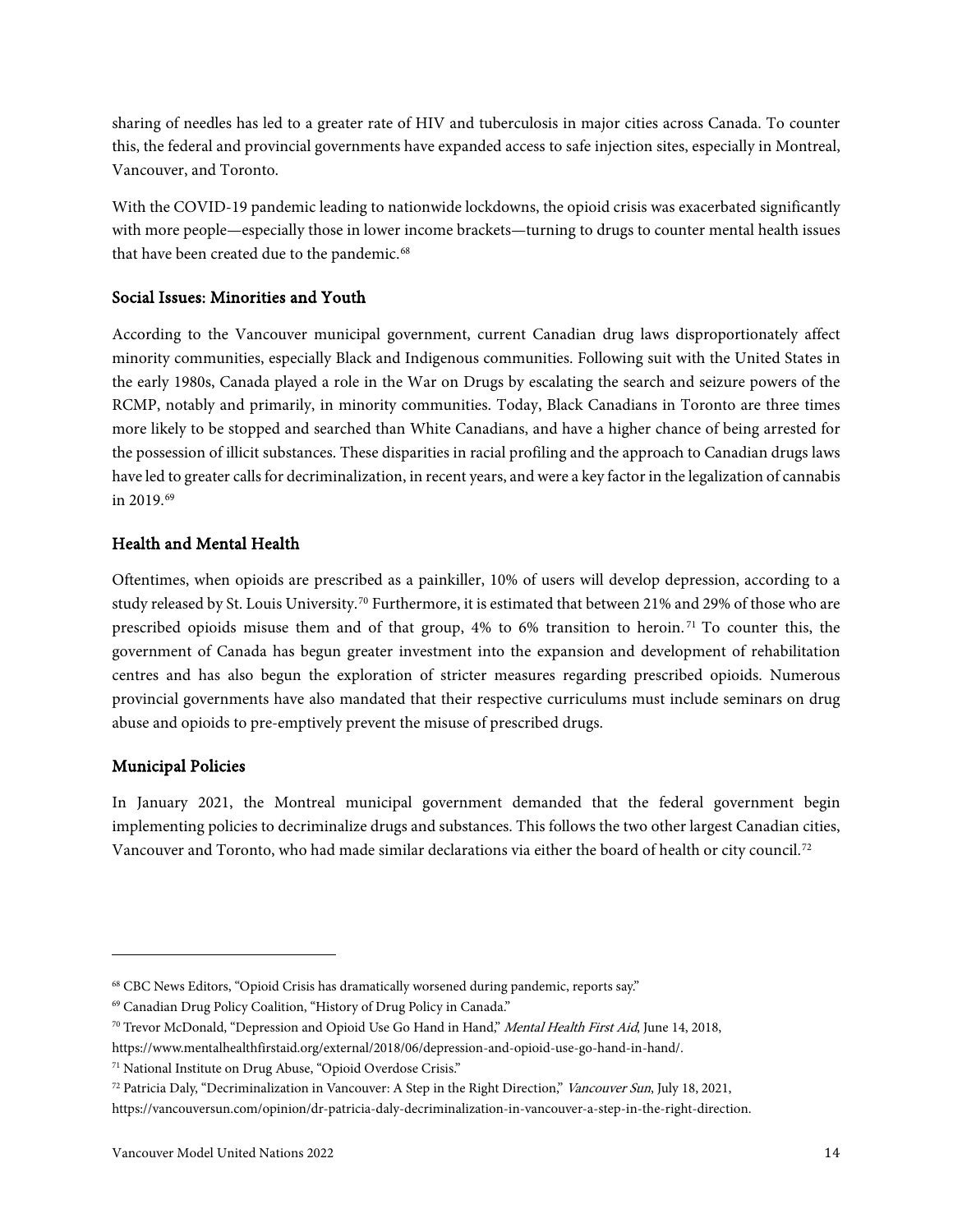Historically, municipal governments have led the charge to treat drug abuse as a health issue over a criminal issue and have taken an active part in establishing safe consumption sites.<sup>[73](#page-16-1)</sup> Despite these past efforts, financial constraints due to the COVID-19 pandemic and the lack of municipal government revenue have made it more difficult for municipalities to handle the opioid crisis. This lack of funds has, in turn, led to the skyrocketing death rate from opioid overdoses. In response, the federal government provided funding, for the first time, to open a safe drug supply program in Ontario.[74](#page-16-2)

Montreal has also begun equipping every police officer with a naloxone kit to be able to act as effective first responders to opioid overdose, following the lead of Quebec's provincial police. Nonetheless, skepticism around police involvement in responding to drug overdoses remains high with fewer people calling the authorities when an opioid overdose is occurring or has occurred. It is believed that social workers induce a better response from drug users as they do not have the capability to make arrests and, according to the Montreal municipal government, are better equipped to deal with overdose issues. [75](#page-16-3)

In Vancouver, the municipal government has stressed approaching the opioid crisis strictly as a health issue, having requested an exemption from the Controlled Drugs and Substances Act. The city council of Vancouver has also been a proponent of overhauling the policing model in the high-risk area of the Downtown Eastside by proposing that social workers and medical professionals be instead sent to counter the ongoing crisis. Despite this, the city of Vancouver will not mandate treatment for drug abusers if the request for decriminalization is approved.[76](#page-16-4)

#### <span id="page-16-0"></span>Current Federal Policy

In recent years, the Justin Trudeau government and the Liberal Party has taken a relatively progressive approach to dealing with drug and substance abuse. Firstly, the government legalized cannabis for personal use and then increased investment into safe consumption sites and programs. The government has stressed approaching the issue as one of health rather than criminal justice.<sup>[77](#page-16-5)</sup> The federal government has also provided funding for a safe drug supply program in Toronto and has expressed openness to expanding this into other high-risk areas such as Vancouver and Montreal. In the near future, the government is poised to expand safe drug supply via programs and safe consumption sites but has shown skepticism towards granting exemptions under the Controlled Drugs and Substances Act to municipalities.[78](#page-16-6)

<span id="page-16-1"></span><sup>73</sup> Canadian Drug Policy Coalition, "History of Drug Policy in Canada."

<span id="page-16-2"></span> $^{74}$  Jennifer Pagliaro, "Federal Government funds first major safe drugs supply program in Toronto amid overdose crisis," The Toronto Star, August 20, 2020, https://www.thestar.com/news/gta/2020/08/20/federal-government-funds-first-major-safe-drugsupply-program-in-toronto-amid-overdose-crisis.html.

<span id="page-16-3"></span><sup>&</sup>lt;sup>75</sup> Benson Cook, "Montreal police officers now trained, equipped with Naloxone kits," *Global News*, November 12, 2020, https://globalnews.ca/news/7458621/spvm-officers-naloxone-training/.

<span id="page-16-4"></span><sup>76</sup> Patricia Daly, "Decriminalization in Vancouver: A Step in the Right Direction."

<span id="page-16-5"></span><sup>77</sup> Rachel Browne, "Trudeau confirms that the Liberals are not looking to decriminalize drugs," Global News, September 24, 2019, https://globalnews.ca/news/5946329/trudeau-liberals-decriminalize-drugs/.

<span id="page-16-6"></span><sup>78</sup> Ibid.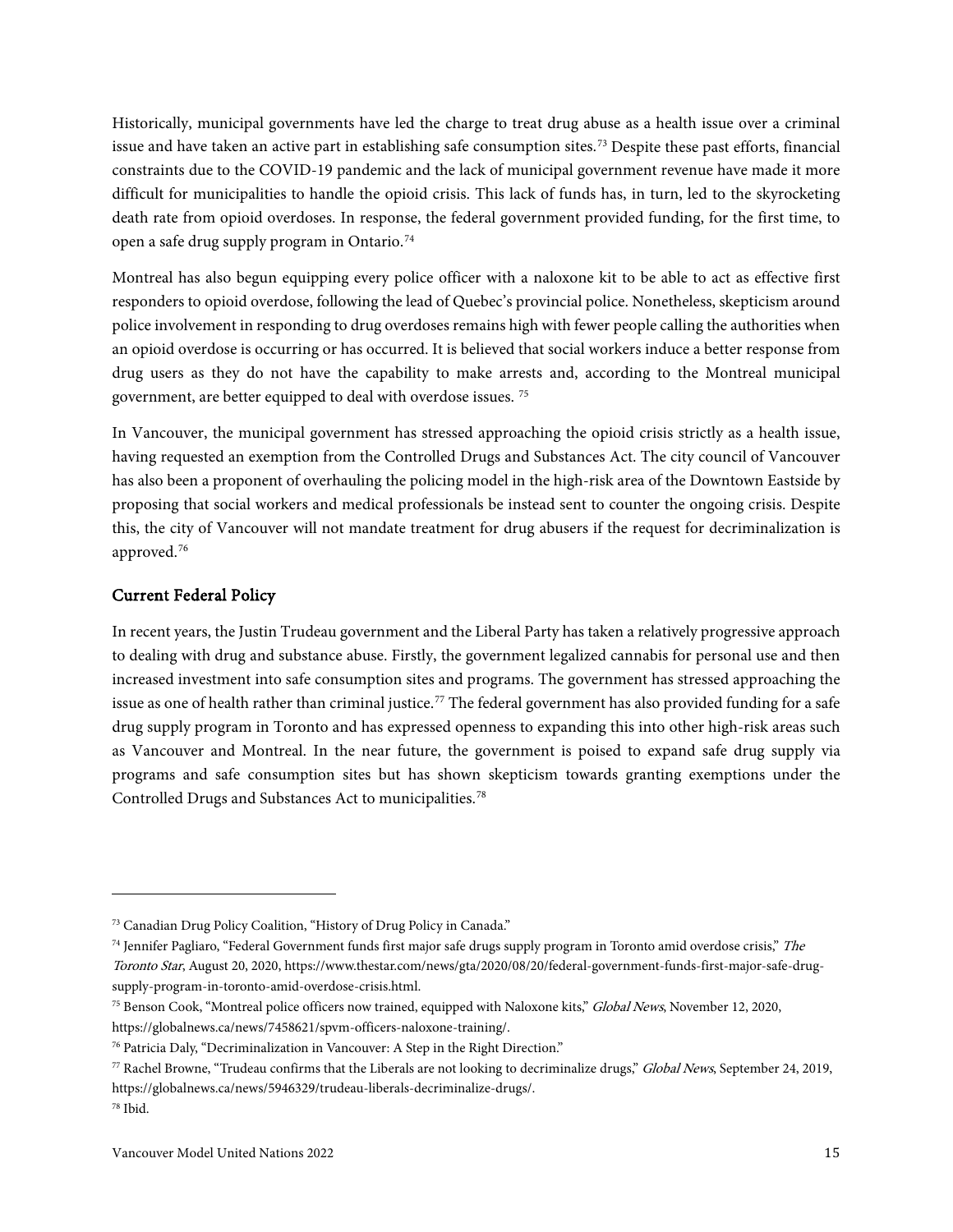# <span id="page-17-0"></span>Possible Solutions and Controversies

#### <span id="page-17-1"></span>Decriminalization or Legalization of Street Drugs

This approach takes after the policies adopted by the Vancouver municipal government in which street drugs were requested to be decriminalized for personal use. This strategy has been controversial among mainstream politicians as many believe that substance abuse stems from it being a criminal issue. Nonetheless, this policy supports the belief that the government would be better suited to regulate a legal drug market and would be able to profit through the use of taxation from such a market, rather than police a black market that provides no monetary benefit for the government nor can be regulated for health concerns. Furthermore, medical professionals often point to the fact that drugs purchased from the black market are highly likely to be laced or poorly produced, which can, in turn, lead to a greater chance of overdose or addiction.

Multiple parties are advocating for the decriminalization of all drugs, but a compromise may be able to be created by solely decriminalizing opioids so that the current crisis may be managed better by the government. This would likely decrease skepticism around safe injection sites which, in turn, may decrease the overdose rate from opioids across the country. Decriminalization not only alleviates skepticism but also allows the government to better screen narcotics to detect for improper production or lacing.

To counter the black market, legalizing government run/approved stores for the purpose of selling narcotics may decrease black market activity as well as raise revenue for the federal government. In this instance, drugs are able to be screened and properly produced, which decreases the chance of an overdose and allows the government to be able to monitor transactions for narcotics. By making a legal market around the sale and production of drugs, it is possible that the black market could decline.

#### <span id="page-17-2"></span>Expanding Mental Health Support

All major federal parties have supported some expansion in federal spending for mental health support, especially related to youth addiction. Proposing a policy such as a 3-digit hotline may allow for greater accessibility and faster treatment, as well as long term recovery or prevention. Furthermore, expanding access to social workers in high-risk communities may be another option to deal with the addiction crisis. Social workers, being often better versed than the police in crisis management surrounding mental health issues, could provide greater support to those with narcotics addictions in these communities. By cooperating with provinces to expand access to social workers, it could be possible to alleviate some of the stress that has been put upon police forces to deal with the opioids and addiction crisis as a whole. It must be noted that expanding access to social workers does not necessarily come at the cost of removing police presence, but instead may see patrols go out alongside social workers instead of the complete replacement of police authorities.

#### <span id="page-17-3"></span>Expanding the Use of Safe Consumption Sites

Across Canada, there are currently 46 safe consumption sites.<sup>[79](#page-17-4)</sup> This approach aims to regulate the safety of consumption of drugs directly by providing narcotics that the government has verified as untainted. By

<span id="page-17-4"></span><sup>79</sup> Benson Cook, "Montreal police officers now trained, equipped with Naloxone kits."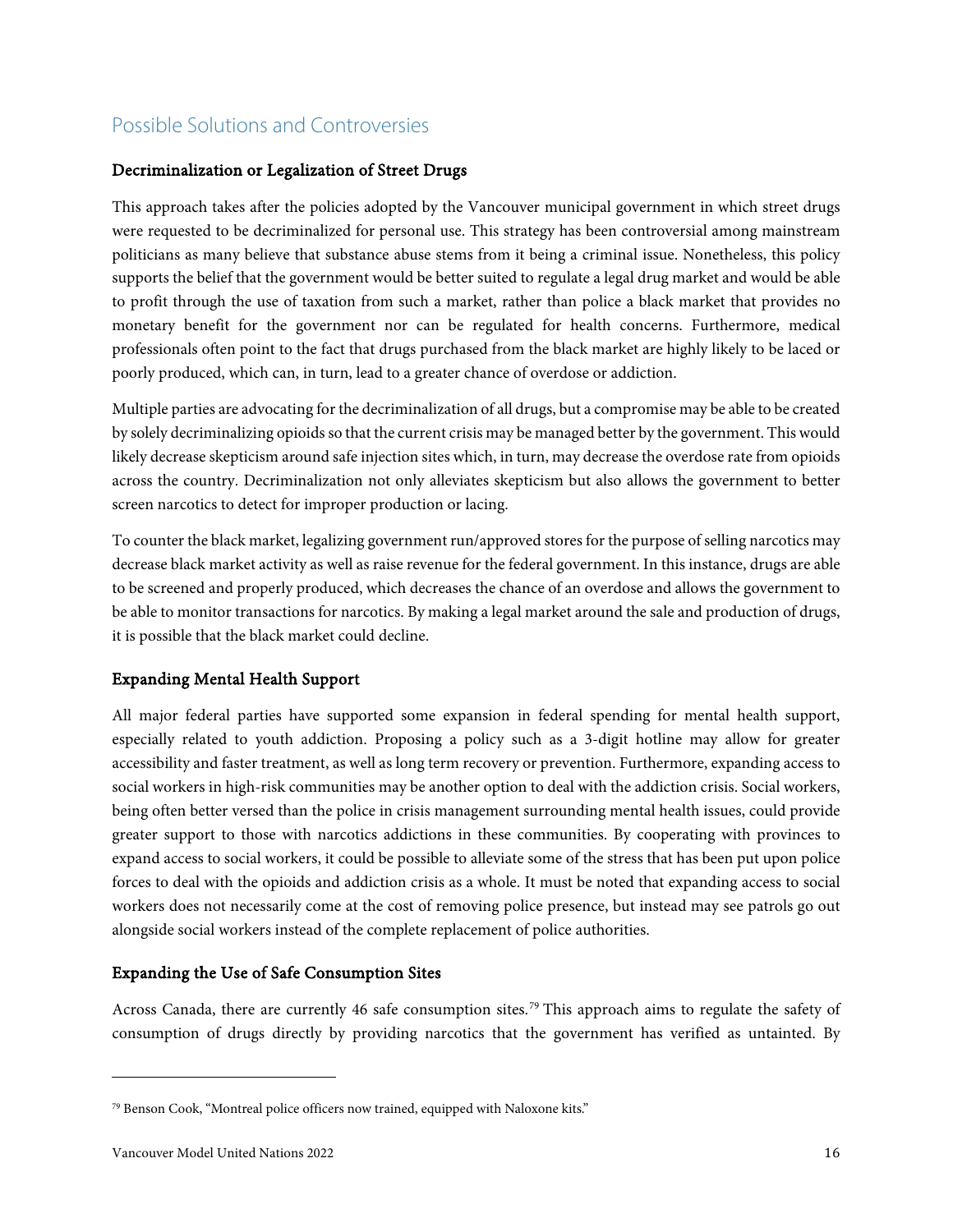providing further government subsidies for safe consumption sites, the ability for the government to screen drugs for possible lacing will become more effective and allow the government to screen a greater amount of narcotics. Providing investment for the development of safe consumption sites has been especially necessary in Vancouver, Toronto, and Montreal, with municipal governments calling on the federal and provincial governments for even greater support.<sup>[80](#page-18-3)</sup>

However, expanding the use of safe consumption sites does not necessarily include the construction of more sites; rather, providing investment into awareness campaigns may also prove to be beneficial to the promotion of safe consumption sites in high-risk areas, especially where skepticism runs high. Similarly, an awareness campaign does not necessarily need to target drug users alone. With safe consumption sites having seen a downturn in staff in 2020 and 2021, it may be important to partner with provinces and territories to hire staff for the sites and promote such activities via awareness campaigns.

#### <span id="page-18-0"></span>Reforming Access to Prescription Drugs

Currently, prescription opioids are commonly prescribed as painkillers but have seen upwards of 20 percent of their users begin abusing them.<sup>[81](#page-18-4)</sup> To counter this, the federal government may want to review the standards necessary to be prescribed such drugs to reduce their use. Increasing access to ibuprofen, for example, can be used as a substitute for opioid painkillers. This can be done through having the government cover the total cost of ibuprofen as most provinces do not provide a health insurance plan to cover such a painkiller. Investing into the research and development of high technology alternatives such as Stem Cell transplantation could also be beneficial as this method has shown a high degree of success for combatting pain in the long-term.

#### <span id="page-18-1"></span>Investing into Overdose Prevention Support

In July 2021, the Trudeau government announced a CAD 7.5 million investment into expanding access to healthcare workers that are capable of dealing with drug overdoses. This would place more medical professionals in high-risk areas such as the Downtown Eastside in Vancouver. By expanding this funding, it may be possible for the federal government to target most high-risk communities suffering from the opioid crisis.

On another note, investing into drug rehabilitation centres to develop more in high-risk communities as well as increase the capacity of current rehabilitation centres will close the gap in operational capacity that rehabilitation centres in Canada currently face. This could be done by working in conjunction with provinces, as it is the provincial responsibility to utilize the funding provided by the federal government for such investments. The allocation of funding by the federal government to provinces would likely have the condition that such funding must be allocated to the development and/or expansion of rehabilitation centres.

#### <span id="page-18-2"></span>Reforming Mandatory Minimum Sentencing

In 2007, the Conservative Harper government passed laws mandating mandatory minimum sentencing for the possession of narcotics under the Controlled Substances Act. Critics of this amendment claim that such policies adversely affect minority communities, especially Indigenous and Black communities in major urban areas. By

<span id="page-18-3"></span><sup>80</sup> Ibid.

<span id="page-18-4"></span><sup>81</sup> National Institute on Drug Abuse, "Opioid Overdose Crisis."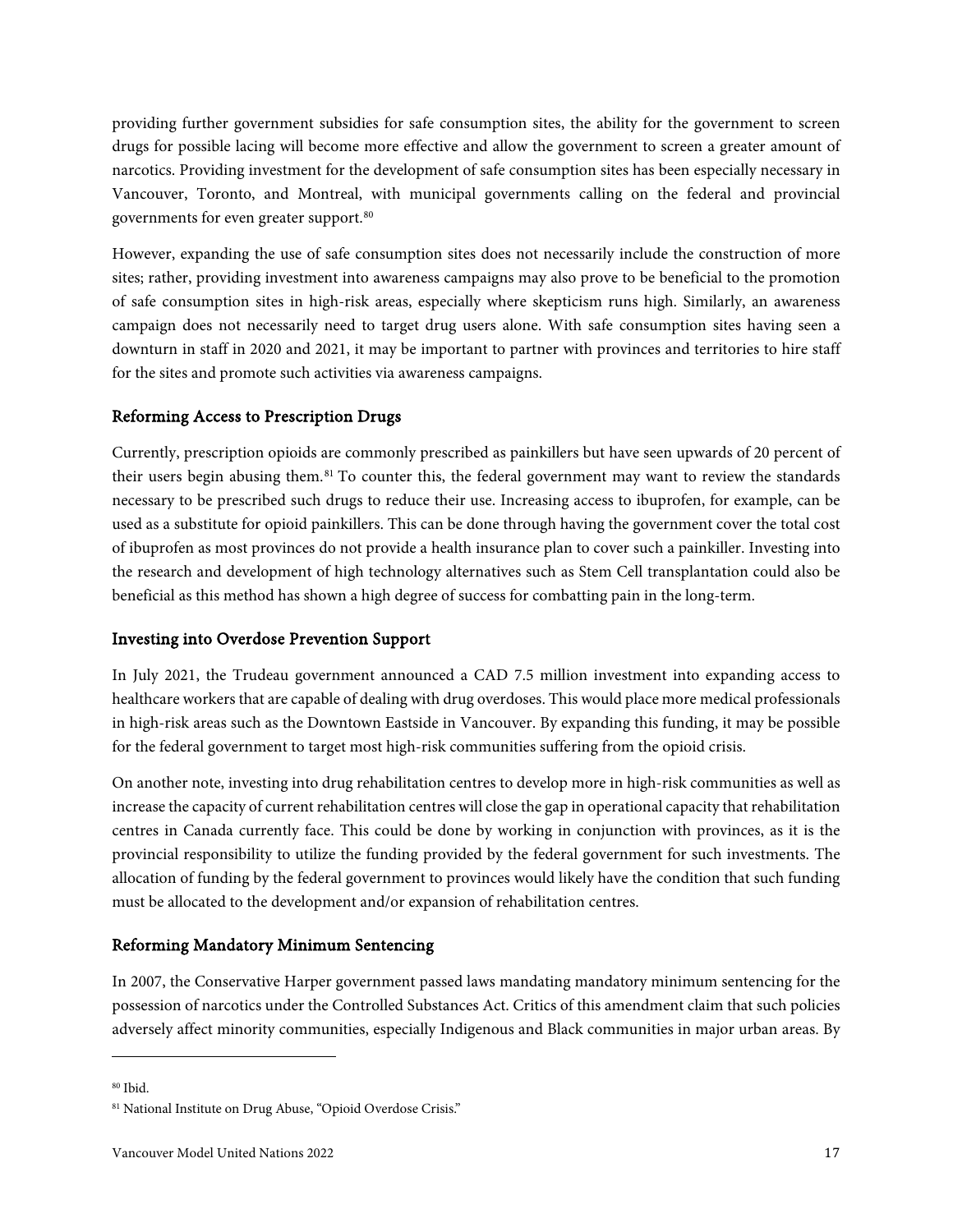repealing mandatory minimum sentencing, the government may instead be able to focus on the rehabilitation of drug users and long-term prevention of repeat offences—a strategy that many medical and criminal law professionals claim to be of more benefit.

# <span id="page-19-0"></span>Bloc Positions

#### <span id="page-19-1"></span>Liberal Party

The Liberal Party is the largest centre-left Canadian political party as well as the current governing party of Canada. The Liberal Party has been a proponent of the liberalization of cannabis and possesses a somewhat progressive policy on the government's approach to dealing with drug use. Despite this, the Liberal Party has refused to, at this point in time, go any further with the liberalization of drug laws. Liberal leader and Prime Minister Justin Trudeau has stated that liberalization of illicit substances, most notably opioids, is "not a step that Canada is looking at taking at this point" and has expressed his support for keeping to the current status quo regarding the liberalization of drugs.[82](#page-19-3) Nonetheless, the Liberal Party has supported amending mandatory minimum sentencing.[83](#page-19-4)

The Liberal Party platform also espouses the belief that municipal and provincial addiction treatment, notably safe consumption sites, should be expanded with the help of the federal government. On legal reform, the Liberal Party has noted that reducing sentencing for simple possession and replacing it with policies focused on rehabilitation would be a priority of their government. The Liberals have promised greater investment and cooperation with the provinces on the development of rehabilitation centres as well as safe consumption sites, also pledging greater support for provinces to purchase naloxone kits to deal with overdoses in high-risk areas.<sup>[84](#page-19-5)</sup> Moreover, the Liberal Party supports expanding social worker presence in high-risk areas but has not shown willingness to replace RCMP patrols entirely. On the note of opioid prescriptions, the party has promised to expand investment in research and development into substitutes for opioid painkillers and prefers to replace opioids over their restriction.

#### <span id="page-19-2"></span>Conservative Party

The Conservative Party of Canada is the only centre-right party in the House of Commons and serves as the Official Opposition to the Liberal government. With a new leader, Erin O'Toole, at the helm who has historically aligned with the socially liberal faction of the party, the Conservatives have taken a relatively significant turn from the tough-on-crime policies of Stephen Harper and Andrew Scheer, especially surrounding mandatory minimum sentencing. Nonetheless, there are numerous members of the Conservative Party, especially in rural and Western ridings, that still align with Harper's tough-on-crime policies, which could lead to inconsistencies regarding the voting record of the party as a whole.

<span id="page-19-3"></span><sup>82</sup> Rachel Browne, "Trudeau confirms that the Liberals are not looking to decriminalize drugs."

<span id="page-19-4"></span><sup>83</sup> Ibid.

<span id="page-19-5"></span><sup>84</sup> The Liberal Party of Canada, "Drug Use and Addiction," The Liberal Party, 2021, https://liberal.ca/our-platform/drug-use-andaddiction/.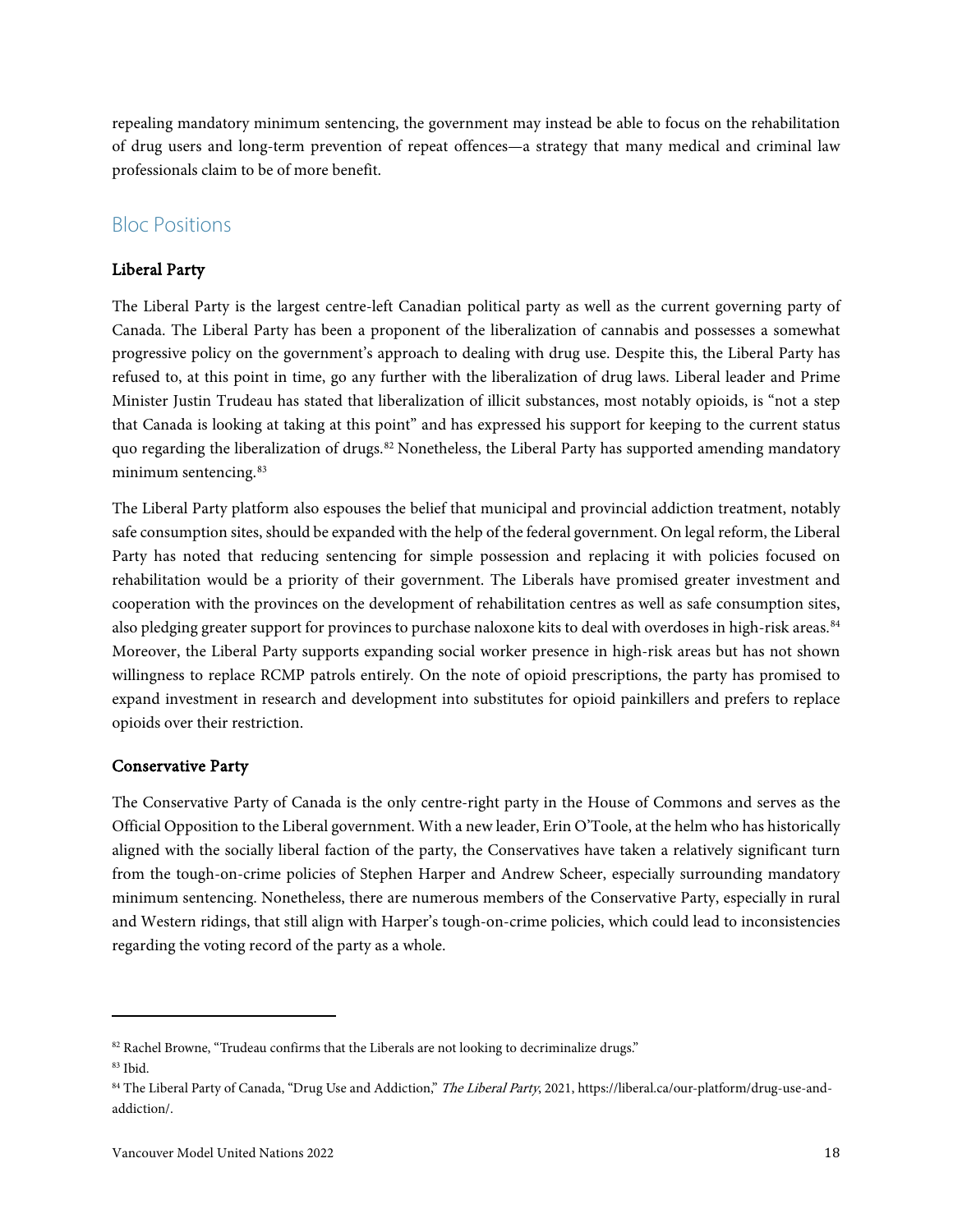The Conservative Party generally supports a tough-on-crime approach to dealing with the sale and cross-border trafficking of drugs and illicit substances. Despite this, the party has loosened its rhetoric on punishment for simple possession, with Erin O'Toole stating that "it's not appropriate to have very serious penalties for Canadians who have problems with drugs." O'Toole has expressed support for decreasing mandatory minimum sentencing for the simple possession of narcotics and has begun stressing the need to approach the issue of substance abuse as a health issue rather than a criminal issue. Despite this, the Conservative Party has expressed opposition to the liberalization of all drugs and substances, believing that the status quo on the issue of legalization must be kept. The Conservative Party instead believes that education on drug use should start at an early age and has recommended that the federal government work with provincial governments to promote such an initiative.

The Conservative Party believes that expansion of safe injection sites should be funded by the federal government, while the responsibilities for their operation and general development should be left to provinces and local communities to restrict further spending from the federal government. The Conservative Party has also promised to invest CAD 1 billion between 2021 and 2026 in funding for Indigenous-specific mental health and drug treatment programs. On the issue of prescription drugs, the party has traditionally leaned toward tightening requirements to receive opioid painkillers but has expressed little interest in the government covering the costs of over-the-counter painkillers.<sup>[85](#page-20-2)</sup>

#### <span id="page-20-0"></span>Bloc Québécois

The Bloc Québécois is a Quebec nationalist and sovereigntist party, with the vast majority of its members falling on the centre-left of the political spectrum. Despite this, the party voted against the legalization of cannabis and instead proposes that provinces should have jurisdiction over whether drugs and illicit substances should be legalized or decriminalized.

The Bloc Québécois has traditionally supported the expansion of safe injection sites and has taken a moderate stance on the issue of punishment for possession, believing in the repeal of mandatory minimum sentencing but not the decriminalization of drugs entirely. The party believes that the federal government should increase funding for healthcare to Quebec but stress that provincial and municipal governments have the best chance at dealing with drug crises. The Bloc is also a proponent of allowing provinces to unilaterally amend the Controlled Drugs and Substances Act within the borders of a province.<sup>[86](#page-20-3)</sup>

#### <span id="page-20-1"></span>New Democratic Party (NDP)

Advocating for progressive reform, the NDP has been the most vocal in support for the decriminalization of drugs and illicit substances of the major parties. The NDP supports decriminalizing the simple possession of drugs and substances, citing the fact that the laws surrounding narcotic possession disproportionately affect Indigenous and Black communities. The party also believes in increasing the number of safe consumption sites

<span id="page-20-3"></span><span id="page-20-2"></span><sup>&</sup>lt;sup>85</sup> Alex Boutilier, "Erin O'Toole says drug offenders deserve help, not stiff penalties," *The Toronto Star*, January 25, 2021, https://www.thestar.com/politics/federal/2021/01/25/erin-otoole-says-drug-offenders-deserve-help-not-stiff-penalties.html. 86 Bloc Québécois, "Le Québec, C'est Nous," Le Bloc Québécois, September 25, 2019, https://www2.blocquebecois.org/wpcontent/uploads/2019/10/Plateforme\_Bloc2019\_web-1.pdf.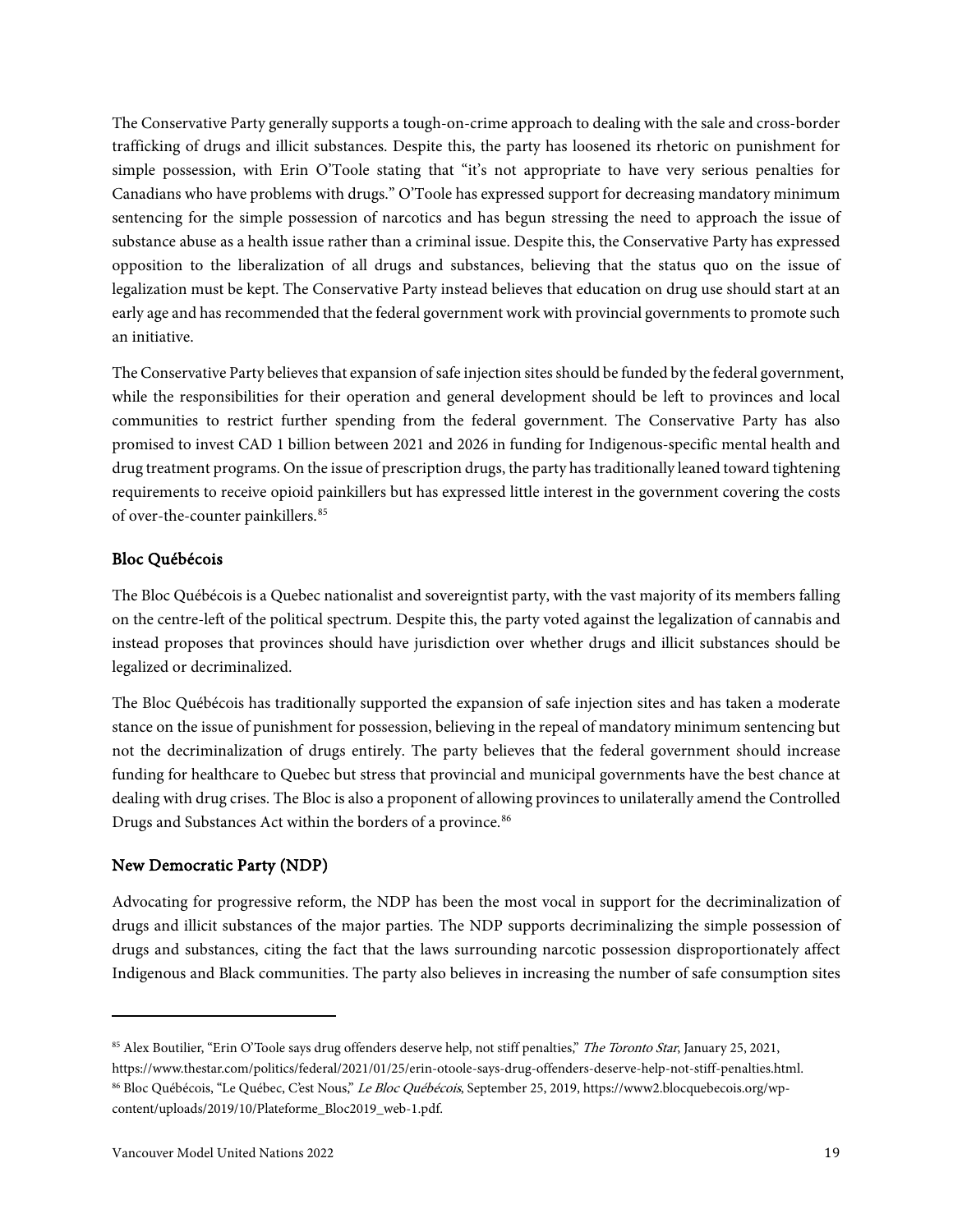and rehabilitation centres, as well as conducting thorough investigations into opioid manufacturers to prevent the lacing of drugs. To prevent overdoses, the NDP has proposed funding for additional resources for the treatment of addiction and overdose.<sup>[87](#page-21-3)</sup> The party has also expressed support for gradually replacing RCMP units in high-risk areas with social workers.<sup>[88](#page-21-4)</sup>

On another note, the NDP has also supported universal pharmacare, which would enable all painkillers, whether prescription or over-the-counter, to be covered by the federal government. They believe that this approach will incentivize patients to use non-opioid painkillers, which would reduce the number of opioid abusers.

#### <span id="page-21-0"></span>Green Party

Generally holding progressive views, the Green Party sides with the NDP on many issues surrounding drug and substance reform. Many of the Green Party's policies have remained constant to what they were under the previous leadership of Elizabeth May.

The party believes that the opioid crisis should not be treated as a criminal issue but as a health issue and has supported the expansion of safe injection sites as well as the decriminalization of all street drugs. To counter youth addiction, the party has proposed greater investment into mental health and addiction support through youth rehabilitation centres and federal initiatives in education.<sup>[89](#page-21-5)</sup> Similarly to the NDP, the Green Party openly supports replacing RCMP patrols in high-risk areas with social workers, also supporting the implementation of universal pharmacare.

### <span id="page-21-1"></span>Discussion Questions

- 1. What are the major issues with Canadian drug laws and how should they be amended?
- 2. What legislation does Canada lack that has hindered the ability for federal, provincial, and municipal governments to adequately combat the opioid crisis?
- 3. What is the impact of drug and substance reform on minority communities in Canada?
- 4. How much importance should be placed on a tough-on-crime approach as opposed to a medical approach to the issue of drug and substance reform?
- 5. What are some successful approaches taken by other countries on drug and substance reform?

# <span id="page-21-2"></span>Additional Resources

Non-medical Drug Use in Canada:

<span id="page-21-3"></span><sup>87</sup> The NDP, "NDP: Immediate action needed on the opioid crisis," The NDP, December 11, 2018, https://www.ndp.ca/news/ndpimmediate-action-needed-opioid-crisis.

<span id="page-21-4"></span><sup>88</sup> Ibid.

<span id="page-21-5"></span><sup>&</sup>lt;sup>89</sup> The Green Party, "Green Party calls for decriminalization of drugs to deal with opioid crisis,", September 21, 2019, https://www.greenparty.ca/en/media-release/2019-09-21/green-party-calls-decriminalization-drugs-deal-opioid-crisis.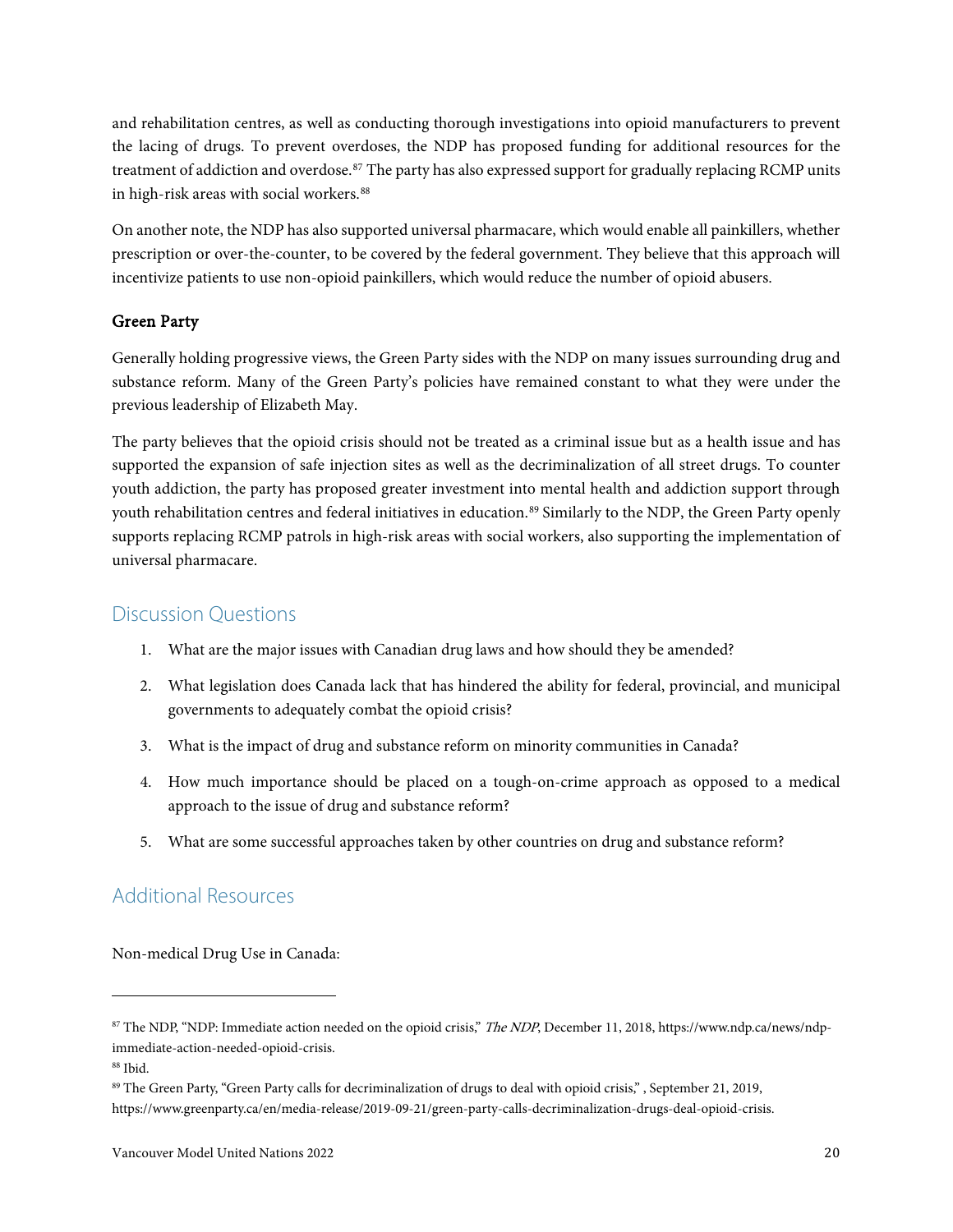https://www.thecanadianencyclopedia.ca/en/article/nonmedical-drug-use

Supervised Injection Sites in Ontario: https://www.sciencedirect.com/science/article/abs/pii/S095539591930249X

Drug Policy and Human Rights:

https://www.ohchr.org/Documents/HRBodies/HRCouncil/DrugProblem/HRC39/CanadaHIVNetwork\_May2 018.pdf.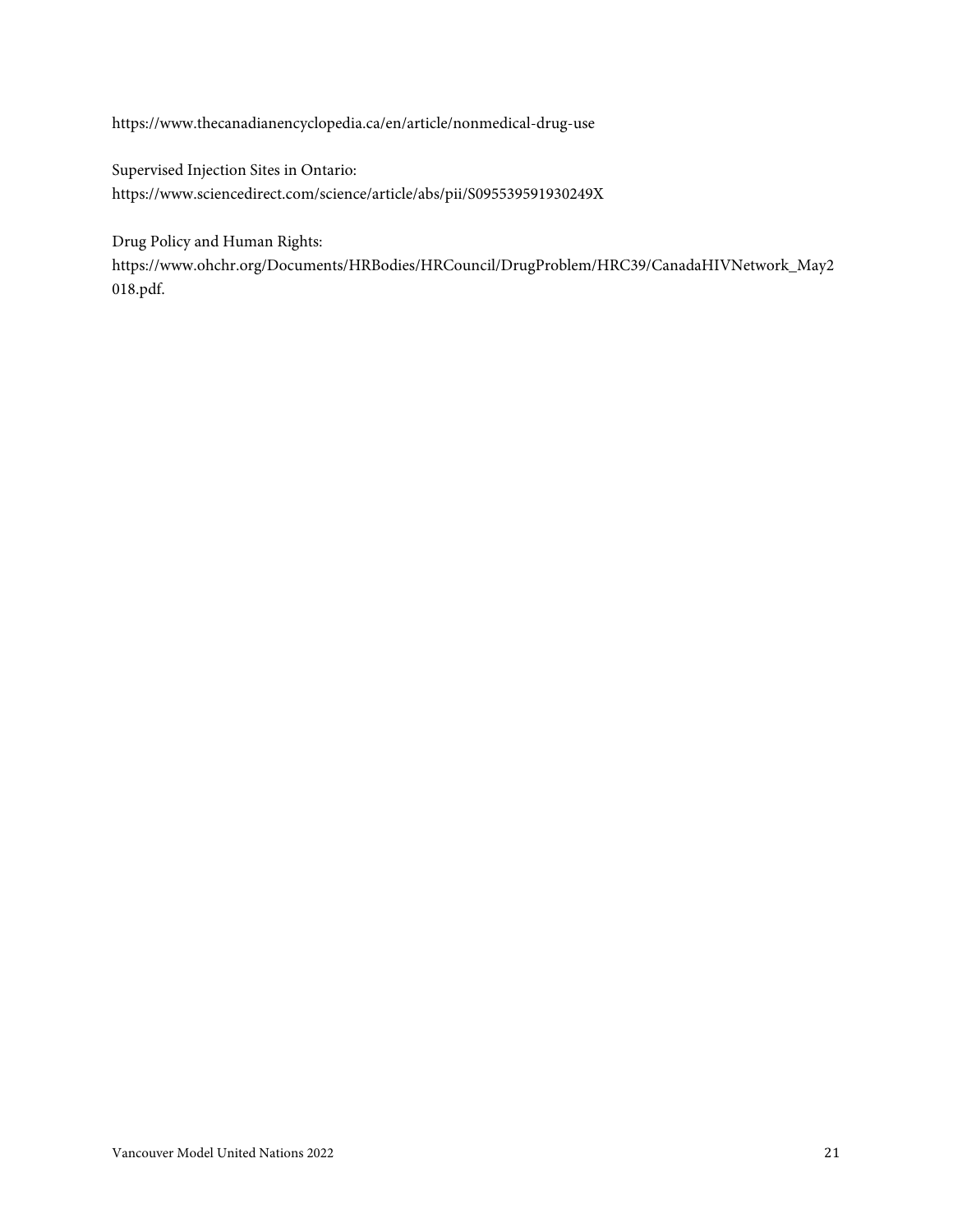#### <span id="page-23-0"></span>Bibliography

- Attorney General. "Cannabis Legalization and Regulation." Justice Canada, October 17, 2018. https://www.justice.gc.ca/eng/cj-jp/cannabis/.
- Belshaw, John. "The 1960s Counterculture." Open Text BC, April 13, 2015. https://opentextbc.ca/postconfederation/chapter/9-16-the-1960s-counter-culture/.
- Boutilier, Alex. "Erin O'Toole says drug offenders deserve help, not stiff penalties." The Toronto Star, January 25, 2021. https://www.thestar.com/politics/federal/2021/01/25/erin-otoole-says-drugoffenders-deserve-help-not-stiff-penalties.html.
- Browne, Rachel. "Trudeau confirms that the Liberals are not looking to decriminalize drugs." Global News, September 24, 2019. https://globalnews.ca/news/5946329/trudeau-liberals-decriminalizedrugs/.
- Canadian Drug Policy Coalition. "History of Drug Policy in Canada." Canadian Drug Policy Coalition, 2020. https://drugpolicy.ca/about/history/.
- Canadian Encyclopedia Editors. "Asia-Canada." The Canadian Encyclopedia, 2021. https://www.thecanadianencyclopedia.ca/en/timeline/asia-canada.
- Canadian Foundation for Drug Policy. "Canada's Previous Drug Laws." Canadian Foundation for Drug Policy, July 24, 2001. http://www.cfdp.ca/drug.htm.
- CBC News Editors. "Banning booze won't solve problems on reserves: chiefs." CBC News, February 1, 2008. https://www.cbc.ca/news/canada/manitoba/banning-booze-won-t-solve-problems-onreserves-chiefs-1.705400.
- CBC News Editors. "More people died of illicit drug overdoses in the first 8 months of 2020 than all of 2019: B.C. Coroner." CBC, September 23, 2020. https://www.cbc.ca/news/canada/britishcolumbia/overdose-deaths-bc-august-2020-1.5735247.
- CBC News Editors. "Opioid Crisis has dramatically worsened during pandemic, reports say." CBC, June 14, 2021. https://www.cbc.ca/news/canada/toronto/opioid-overdose-crisis-has-dramaticallyworsened-during-covid-19-pandemic-report-says-1.6065241.
- Chretien, Jean. "The Controlled Drugs and Substances Act." Our Commons, June 20, 1996. https://laws-lois.justice.gc.ca/eng/acts/c-38.8/FullText.html.
- City of Vancouver. "Decriminalizing simple possession of illicit drugs in Vancouver." City of Vancouver, May 12, 2021. https://vancouver.ca/people-programs/decriminalizing-simple-possession-ofillicit-drugs-in-vancouver.aspx.
- Connolly, Amanda. "A year into the pandemic, mental health workers face burnout and soaring demands." Global News, March 12, 2021. https://globalnews.ca/news/7670061/coronavirus-mental-healthaccess-canada/.
- Cook, Benson. "Montreal police officers now trained, equipped with Naloxone kits." Global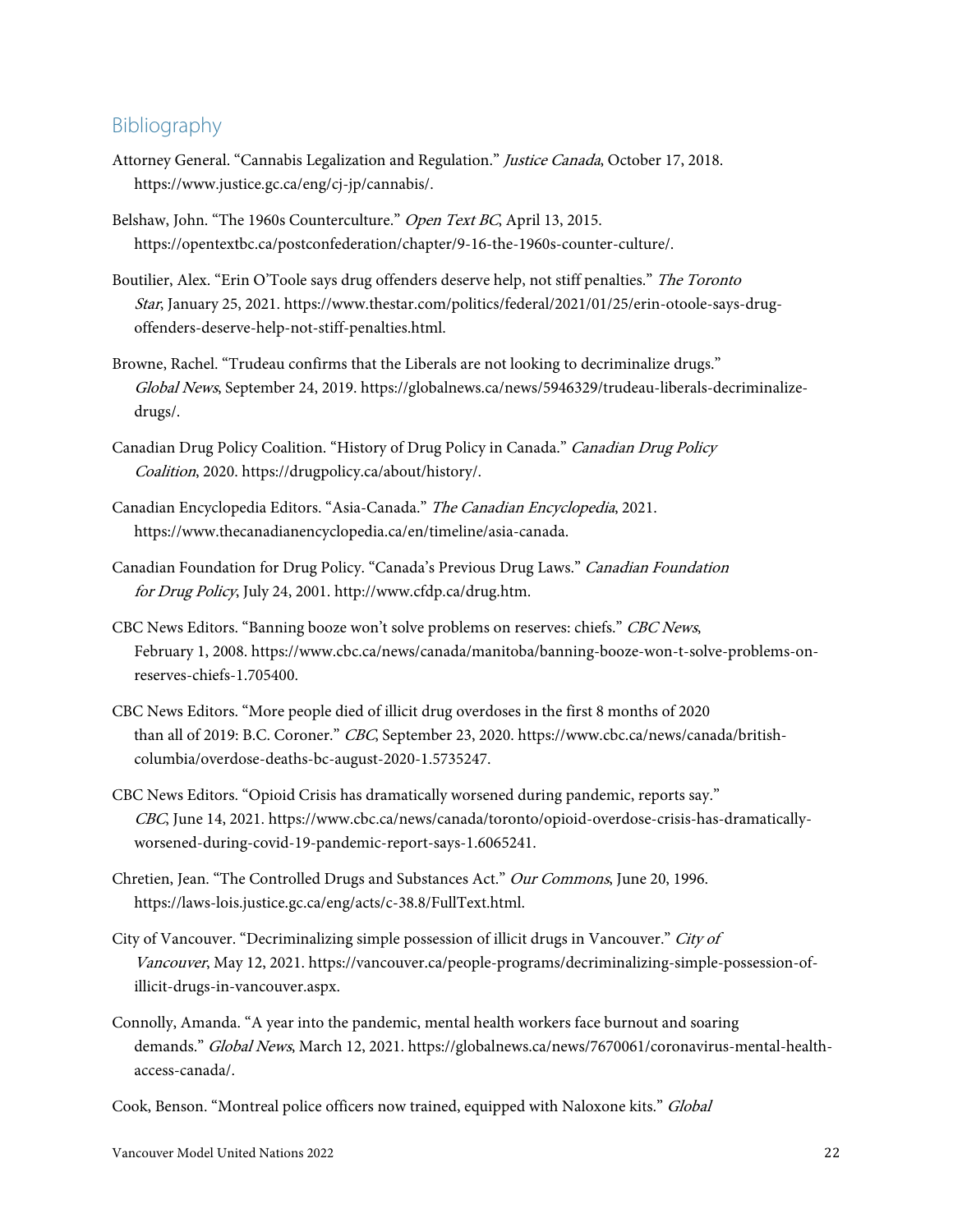News, November 12, 2020. https://globalnews.ca/news/7458621/spvm-officers-naloxone-training/.

- Daly, Patricia. "Decriminalization in Vancouver: A Step in the Right Direction." Vancouver Sun, July 18, 2021. https://vancouversun.com/opinion/dr-patricia-daly-decriminalization-in-vancouver-a-stepin-the-right-direction.
- Dooling, Kathleen and Michael Rachlis. "Vancouver's supervised injection facilities challenges Canada's drug laws." PMC, September 21, 2010. https://www.ncbi.nlm.nih.gov/pmc/articles/PMC2942917/.
- Fournier, Philippe. "The Montreal Rematch? Denis Corderre Leads Valerie Plante." Maclean's, March 25, 2021. https://www.macleans.ca/politics/the-montreal-rematch-denis-coderre-leads-valerieplante/.
- Gerster, Jane. "Is the Liberal government's promise to repeal mandatory minimum sentencing dead?." Global News, January 18, 2020. https://globalnews.ca/news/6381260/mandatory-minimums-justicereform/.
- Gould, Matt. "Controlled Drugs and Substances Act: Legislative History." Brodsky Amy & Gould Criminal Defence, May 14, 2020. https://mattgould.ca/controlled-drugs-substances-act-legislativehistory/.
- Government of Canada. "Canada's Opioid Crisis." Health Canada, March 20, 2019. https://www.canada.ca/content/dam/hc-sc/documents/services/publications/healthy-living/canada-opioidcrisis.pdf.
- Government of Canada. "Narcotics Control Regulations." Justice Canada, June 28, 2021. https://laws-lois.justice.gc.ca/eng/Regulations/C.R.C.,\_c.\_1041/index.html.
- Government of Canada. "The Cannabis Act: The Facts." Health Canada, June 20, 2018. https://www.canada.ca/en/health-canada/news/2018/06/backgrounder-the-cannabis-act-the-facts.html.
- Hallowell, Gerald. "Prohibition in Canada." The Canadian Encyclopedia, August 12, 2013. https://www.thecanadianencyclopedia.ca/en/article/prohibition.
- History.com Editors. "Heroin, Morphine, and Opiates." History.com, June 12, 2017. https://www.history.com/topics/crime/history-of-heroin-morphine-and-opiates.
- Le Bloc Québécois. "Le Québec, C'est Nous." Le Bloc Québécois, September 25, 2019. https://www2.blocquebecois.org/wp-content/uploads/2019/10/Plateforme\_Bloc2019\_web-1.pdf.
- McDonald, Trevor. "Depression and Opioid Use Go Hand in Hand." Mental Health First Aid, June 14, 2018. https://www.mentalhealthfirstaid.org/external/2018/06/depression-and-opioid-use-go-handin-hand/.
- National Institute on Drug Abuse."Opioid Overdose Crisis." National Institute on Drug Abuse, 2019. https://www.drugabuse.gov/drug-topics/opioids/opioid-overdosecrisis#:~:text=Roughly%2021%20to%2029%20percent,for%20chronic%20pain%20misuse%20them.&text=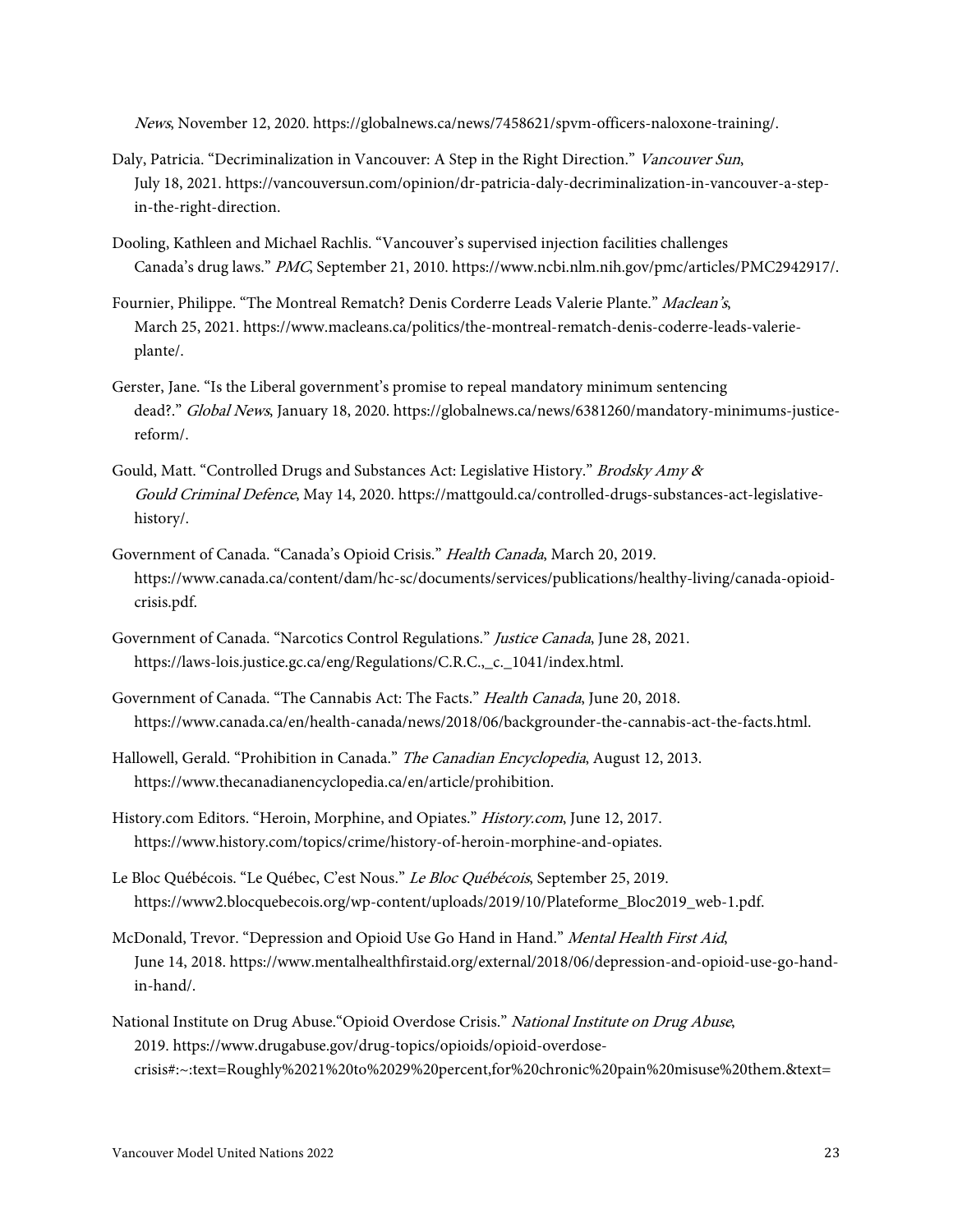Between%208%20and%2012%20percent,develop%20an%20opioid%20use%20disorder.&text=An%20estim ated%204%20to%206,prescription%20opioids%20transition%20to%20heroin.

- Nicolussi, Gaelle. "Opioids and Opioid Use in Canada." heretohelp, February 19, 2018. https://www.heretohelp.bc.ca/visions/opioids-vol13.
- O'Leary, John. "Le Dain report on drugs divides cabinet." CBC, June 21, 1970. https://www.cbc.ca/archives/entry/ledain-report-on-drugs-divide.
- Pagliaro, Jennifer. "Federal Government funds first major safe drugs supply program in Toronto amid overdose crisis." The Toronto Star, August 20, 2020. https://www.thestar.com/news/gta/2020/08/20/federal-government-funds-first-major-safe-drug-supplyprogram-in-toronto-amid-overdose-crisis.html.
- Salter, Liora. "Royal Commission on the Non-medical Use of Drugs." The Canadian Encyclopedia, December 16, 2016. https://www.thecanadianencyclopedia.ca/en/article/royal-commissionon-the-non-medical-use-of-drugs.
- Shaver, Laura. "About VANDU." VANDU, 2020. https://vandureplace.wordpress.com/about/.
- Shaver, Ian. "Government Introduces Bill to Get Rid of Mandatory Minimum Sentencing." Bayne, Sellar, Ertel, Carter, April 21, 2021. https://www.bsbcriminallaw.com/blog/2021/04/governmentintroduces-bill-to-get-rid-of-mandatory-minimum-for-drug-offences/.
- Stewart, Briar. "Ottawa urged to decriminalize simple drug possession as overdose deaths reach record highs." CBC, January 28, 2021. https://www.cbc.ca/news/canada/british-columbia/decriminalizedrug-possession-overdoses-1.5882360.
- The Canadian Press. "Naloxone distribution questions need answers amid Canada's opioid crisis." CBC, June 18, 2019. https://www.cbc.ca/news/health/naloxone-opiods-1.5180466.
- The Green Party of Canada. "Green Party calls for decriminalization of drugs to deal with opioid crisis." The Green Party of Canada, September 21, 2019. https://www.greenparty.ca/en/media-release/2019- 09-21/green-party-calls-decriminalization-drugs-deal-opioid-crisis.
- The Liberal Party. "Drug Use and Addiction." The Liberal Party, 2021. https://liberal.ca/our-platform/drug-use-and-addiction/.
- The NDP. "NDP: Immediate action needed on the opioid crisis." The NDP, December 11, 2018. https://www.ndp.ca/news/ndp-immediate-action-needed-opioid-crisis.
- Toronto Public Health. "Canada's Drug Laws and Strategies." Toronto Public Health, May 22, 2018. https://www.toronto.ca/wp-content/uploads/2018/05/970c-Canadas-Drug-Laws-Strategies.pdf.
- Torsney, Patty. "Working Together to Redefine Canada's Drug Strategy." Special Committee on the Non-Medical Use of Drugs, December 2002. https://www.ourcommons.ca/DocumentViewer/en/37- 2/SNUD/report-2/page-27.
- United Nations. "International Convention on the Elimination of All Forms of Racial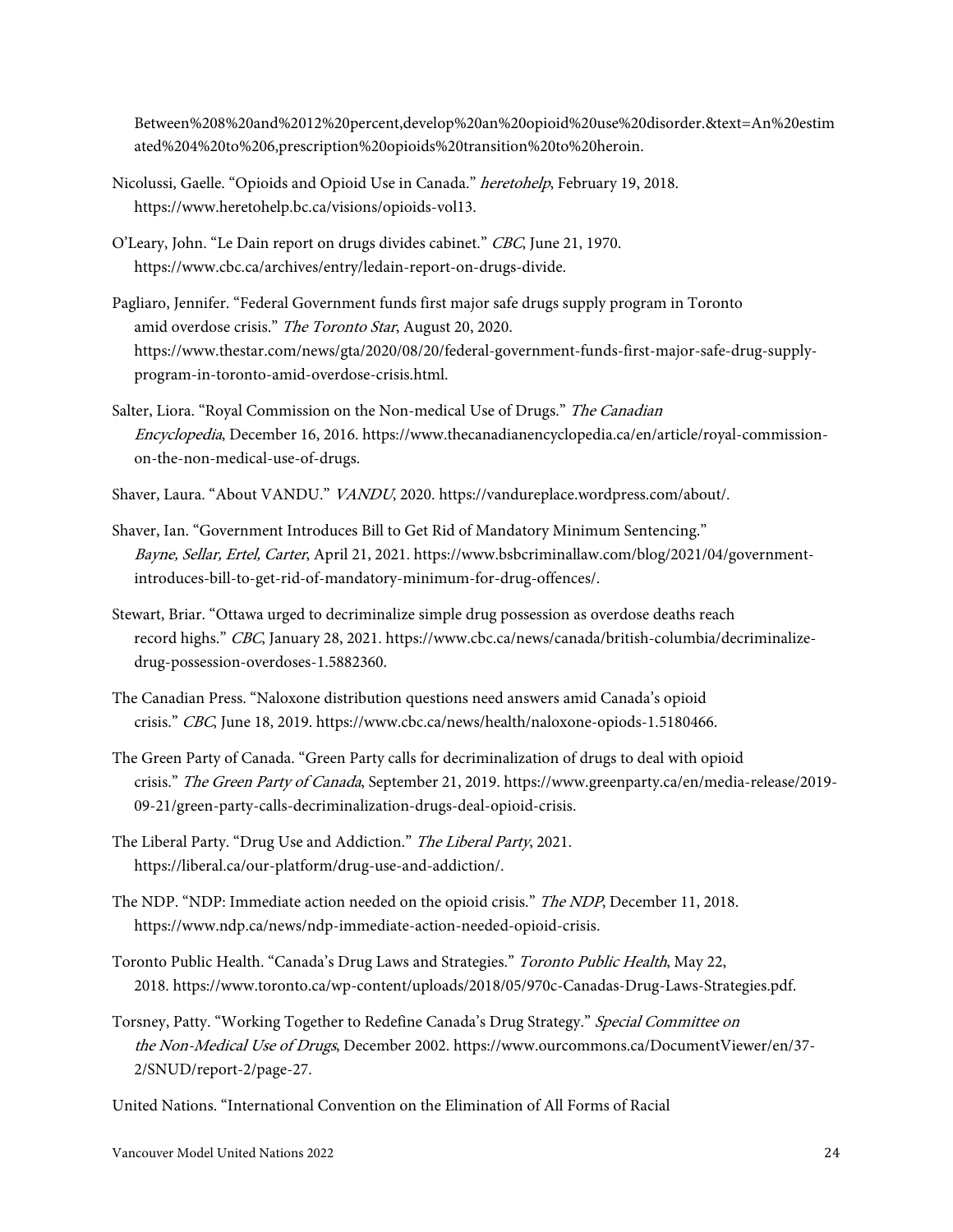Discrimination." United Nations, September 13, 2017.

https://docstore.ohchr.org/SelfServices/FilesHandler.ashx?enc=6QkG1d%2fPPRiCAqhKb7yhstz6Kqb8xvw eVxiwIinyzEnrSQTaImuyoLPtH1p%2b%2fBoA9aSpHnHOaSTR3D%2bGaG21xFo2B95JnqHNgalSwJoOiS GBGOUk6xxJIGD9T1UIJq2pb%2bLbXWwAtxJ%2fiP6NJCzvYQ%3d%3d.

- United Nations Office on Drugs and Crime. "Single Convention on Narcotic Drugs, 1961." United Nations Office on Drugs and Crime, 1961. https://www.unodc.org/pdf/convention\_1961\_en.pdf.
- Wilfrid Laurier University Editors. "Vancouver anti-asian race riots of 1907 and the parallels to Canada's modern-day racial divide." Wilfrid Laurier University, November 24, 2020. https://www.wlu.ca/news/spotlights/2020/nov/vancouver-anti-asian-riots-of-1907-and-the-parallels-tocanadas-modern-day-racial-divide.html.
- Woo, Andrea. "Federal Election 2019: Where do the Major Parties Stand on Drug Policy?." The Globe and Mail, October 17, 2019. https://www.theglobeandmail.com/canada/british-columbia/articlefederal-election-2019-where-do-the-major-parties-stand-on-drug-policy/.